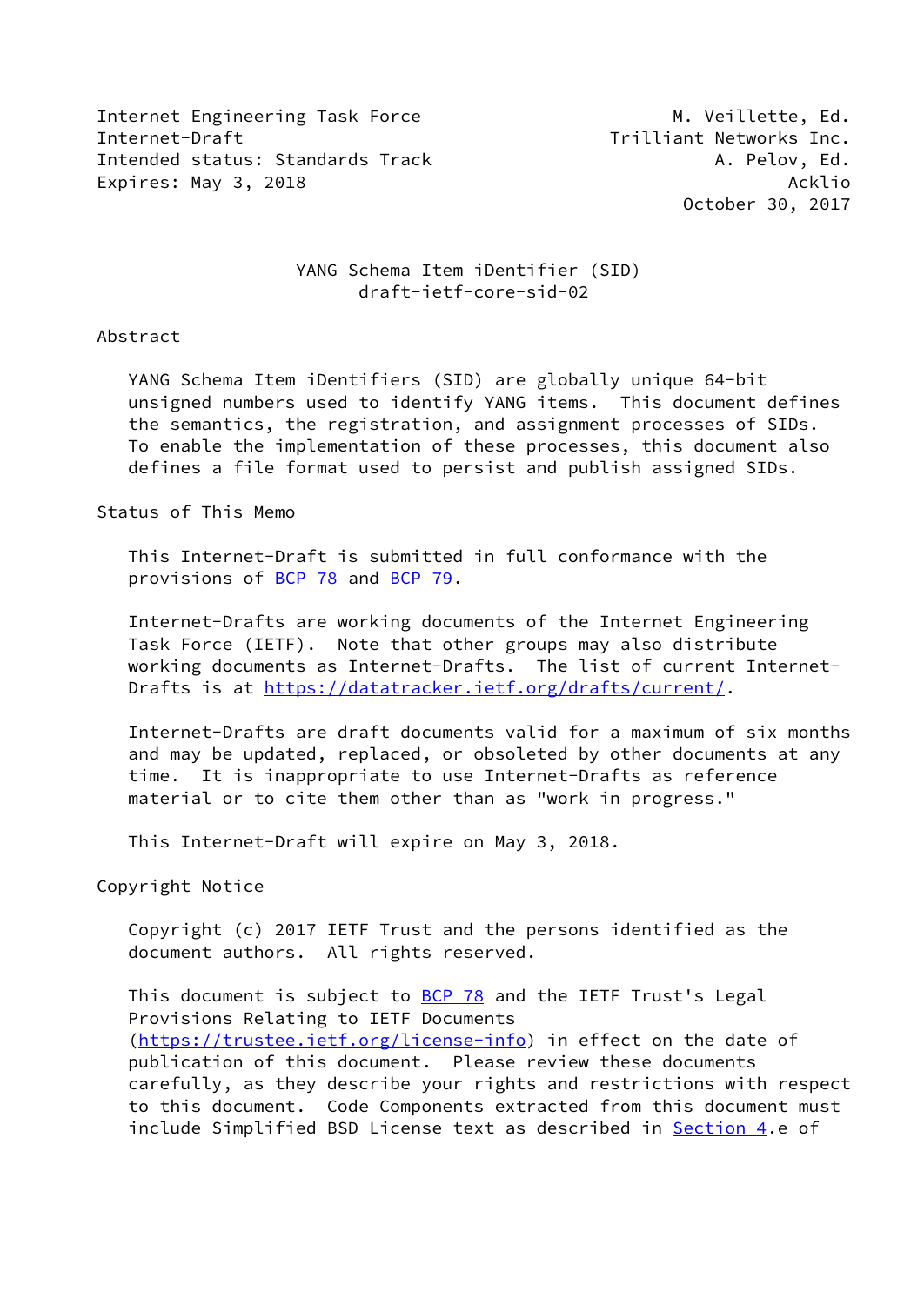<span id="page-1-1"></span>

| Internet-Draft |  | YANG Schema Item iDentifier (SID) |  | October 2017 |  |
|----------------|--|-----------------------------------|--|--------------|--|
|----------------|--|-----------------------------------|--|--------------|--|

 the Trust Legal Provisions and are provided without warranty as described in the Simplified BSD License.

Table of Contents

|                  |                                                          |  |  |  |  |  |  |  |  |  |  |  | $\overline{2}$          |
|------------------|----------------------------------------------------------|--|--|--|--|--|--|--|--|--|--|--|-------------------------|
| 2.               | Terminology and Notation                                 |  |  |  |  |  |  |  |  |  |  |  | $\overline{\mathbf{3}}$ |
| 3.               |                                                          |  |  |  |  |  |  |  |  |  |  |  | $\overline{4}$          |
| $\overline{4}$ . |                                                          |  |  |  |  |  |  |  |  |  |  |  | $\overline{1}$          |
| 5.               |                                                          |  |  |  |  |  |  |  |  |  |  |  |                         |
| 6.               |                                                          |  |  |  |  |  |  |  |  |  |  |  | 10                      |
|                  | $6.1$ . "SID mega-range" registry                        |  |  |  |  |  |  |  |  |  |  |  | 10                      |
|                  | 6.1.1. IANA SID Mega-Range Registry 10                   |  |  |  |  |  |  |  |  |  |  |  |                         |
|                  |                                                          |  |  |  |  |  |  |  |  |  |  |  |                         |
|                  | 6.1.2. IANA "RFC SID range assignment" sub-registries 11 |  |  |  |  |  |  |  |  |  |  |  |                         |
|                  | 6.2. "YANG module assignment" registry 12                |  |  |  |  |  |  |  |  |  |  |  |                         |
|                  |                                                          |  |  |  |  |  |  |  |  |  |  |  |                         |
| 8.               |                                                          |  |  |  |  |  |  |  |  |  |  |  |                         |
|                  | 8.1. Normative References 13                             |  |  |  |  |  |  |  |  |  |  |  |                         |
|                  | 8.2. Informative References 13                           |  |  |  |  |  |  |  |  |  |  |  |                         |
|                  | Appendix A. ".sid" file example 14                       |  |  |  |  |  |  |  |  |  |  |  |                         |
|                  |                                                          |  |  |  |  |  |  |  |  |  |  |  |                         |

### <span id="page-1-0"></span>[1](#page-1-0). Introduction

Some of the items defined in YANG [[RFC7950](https://datatracker.ietf.org/doc/pdf/rfc7950)] require the use of a unique identifier. In both NETCONF [\[RFC6241](https://datatracker.ietf.org/doc/pdf/rfc6241)] and RESTCONF [[RFC8040\]](https://datatracker.ietf.org/doc/pdf/rfc8040), these identifiers are implemented using names. To allow the implementation of data models defined in YANG in constrained devices and constrained networks, a more compact method to identify YANG items is required. This compact identifier, called SID, is encoded using a 64-bit unsigned integer. The following items are identified using SIDs:

- o identities
- o data nodes
- o RPCs and associated input(s) and output(s)
- o actions and associated input(s) and output(s)
- o notifications and associated information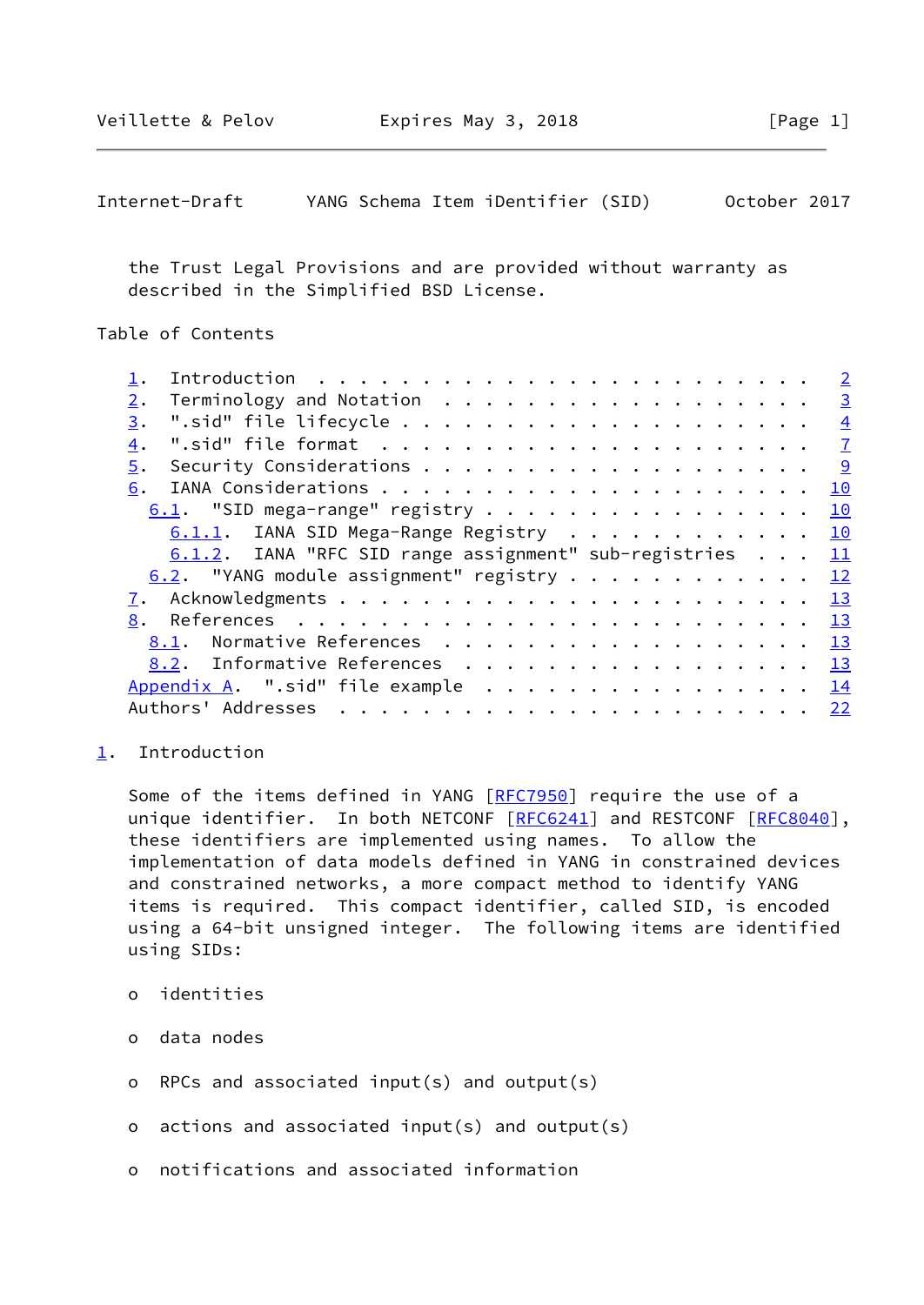o YANG modules, submodules and features

 To minimize their size, SIDs are often represented as a difference between the current SID and a reference SID. Such difference is called "delta", shorthand for "delta-encoded SID". Conversion from

| Veillette & Pelov | Expires May 3, 2018 | [Page 2] |
|-------------------|---------------------|----------|
|                   |                     |          |

<span id="page-2-0"></span>Internet-Draft YANG Schema Item iDentifier (SID) October 2017

 SIDs to deltas and back to SIDs is a stateless process. Each protocol implementing deltas must unambiguously define the reference SID for each YANG item.

 SIDs are globally unique numbers, a registration system is used in order to guarantee their uniqueness. SIDs are registered in blocks called "SID ranges".

 Assignment of SIDs to YANG items can be automated, the recommended process to assign SIDs is as follows:

- 1. A tool extracts the different items defined for a specific YANG module.
- 2. The list of items is ordered in alphabetical order by type and label. Valid types and label formats are described within the 'ietf-sid-file' YANG module defined in [Section 4.](#page-6-0)
- 3. SIDs are assigned sequentially from the entry point up to the size of the registered SID range. This approach is recommended to minimize the serialization overhead, especially when delta encoding is implemented.
- 4. If the number of items exceeds the SID range(s) allocated to a YANG module, an extra range is added for subsequent assignments.

 SIDs are assigned permanently, items introduced by a new revision of a YANG module are added to the list of SIDs already assigned. This process can also be automated using the same method described above, only unassigned YANG items are processed at step #3.

 [Section 3](#page-4-0) provides more details about the registration process of YANG modules and associated SIDs. To enable the implementation of this registry, [Section 4](#page-6-0) defines a standard file format used to store and publish SIDs.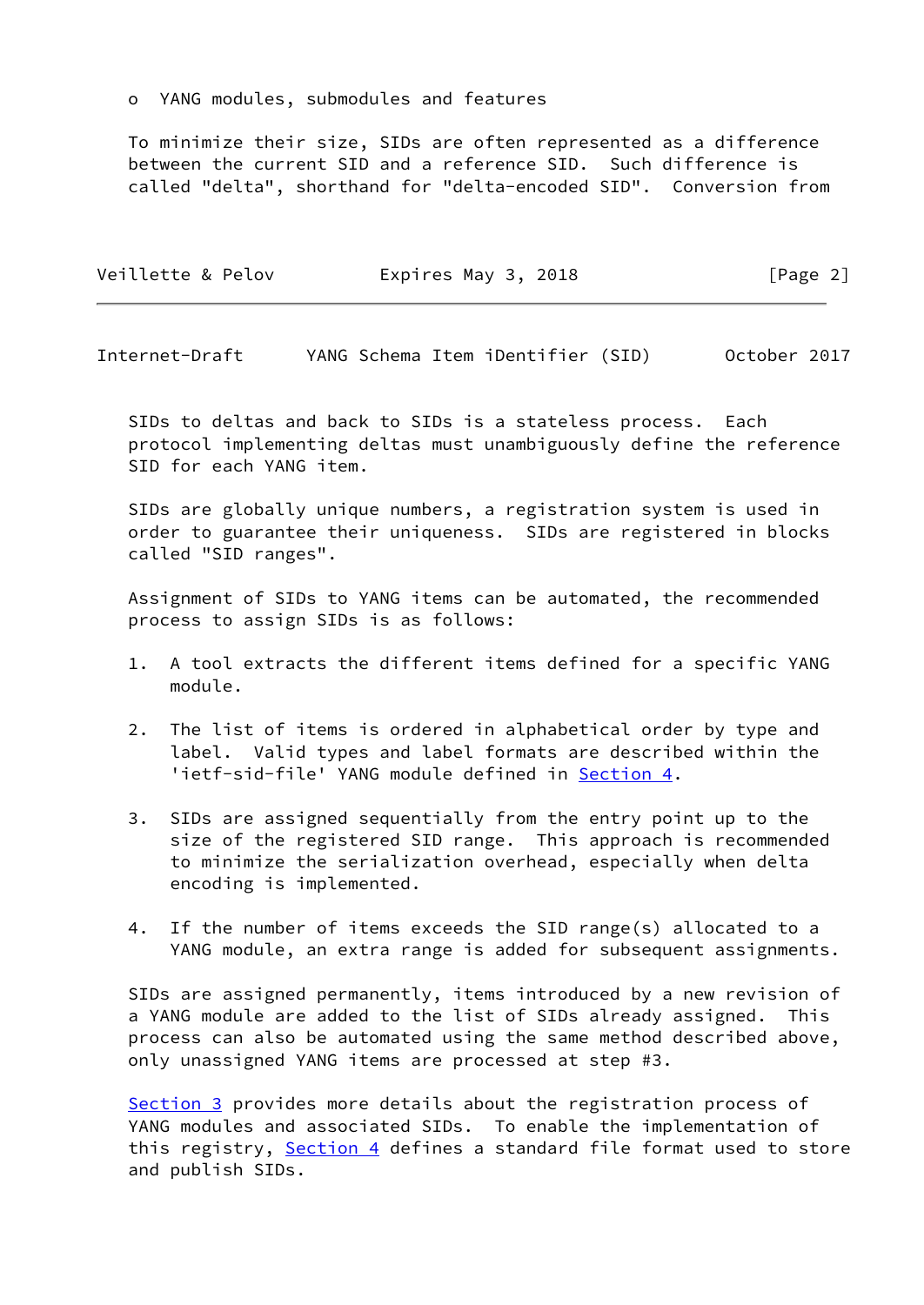<span id="page-3-0"></span>[2](#page-3-0). Terminology and Notation

 The key words "MUST", "MUST NOT", "REQUIRED", "SHALL", "SHALL NOT", "SHOULD", "SHOULD NOT", "RECOMMENDED", "MAY", and "OPTIONAL" in this document are to be interpreted as described in [\[RFC2119](https://datatracker.ietf.org/doc/pdf/rfc2119)].

The following terms are defined in [[RFC7950\]](https://datatracker.ietf.org/doc/pdf/rfc7950):

- o action
- o feature

<span id="page-3-1"></span>

|          | Veillette & Pelov | Expires May 3, 2018               | [Page 3]     |
|----------|-------------------|-----------------------------------|--------------|
|          | Internet-Draft    | YANG Schema Item iDentifier (SID) | October 2017 |
| $\circ$  | module            |                                   |              |
| $\circ$  | notification      |                                   |              |
| $\circ$  | <b>RPC</b>        |                                   |              |
| $\Omega$ | schema node       |                                   |              |
| $\circ$  | schema tree       |                                   |              |

o submodule

This specification also makes use of the following terminology:

- o delta : Difference between the current SID and a reference SID. A reference SID is defined for each context for which deltas are used.
- o item: A schema node, an identity, a module, a submodule or a feature defined using the YANG modeling language.
- o path: A path is a string that identifies a schema node within the schema tree. A path consists of the list of schema node identifier(s) separated by slashes ("/"). Schema node identifier(s) are always listed from the top-level schema node up to the targeted schema node. (e.g. "/system-state/clock/current datetime")
- o YANG Schema Item iDentifier (SID): Unsigned integer used to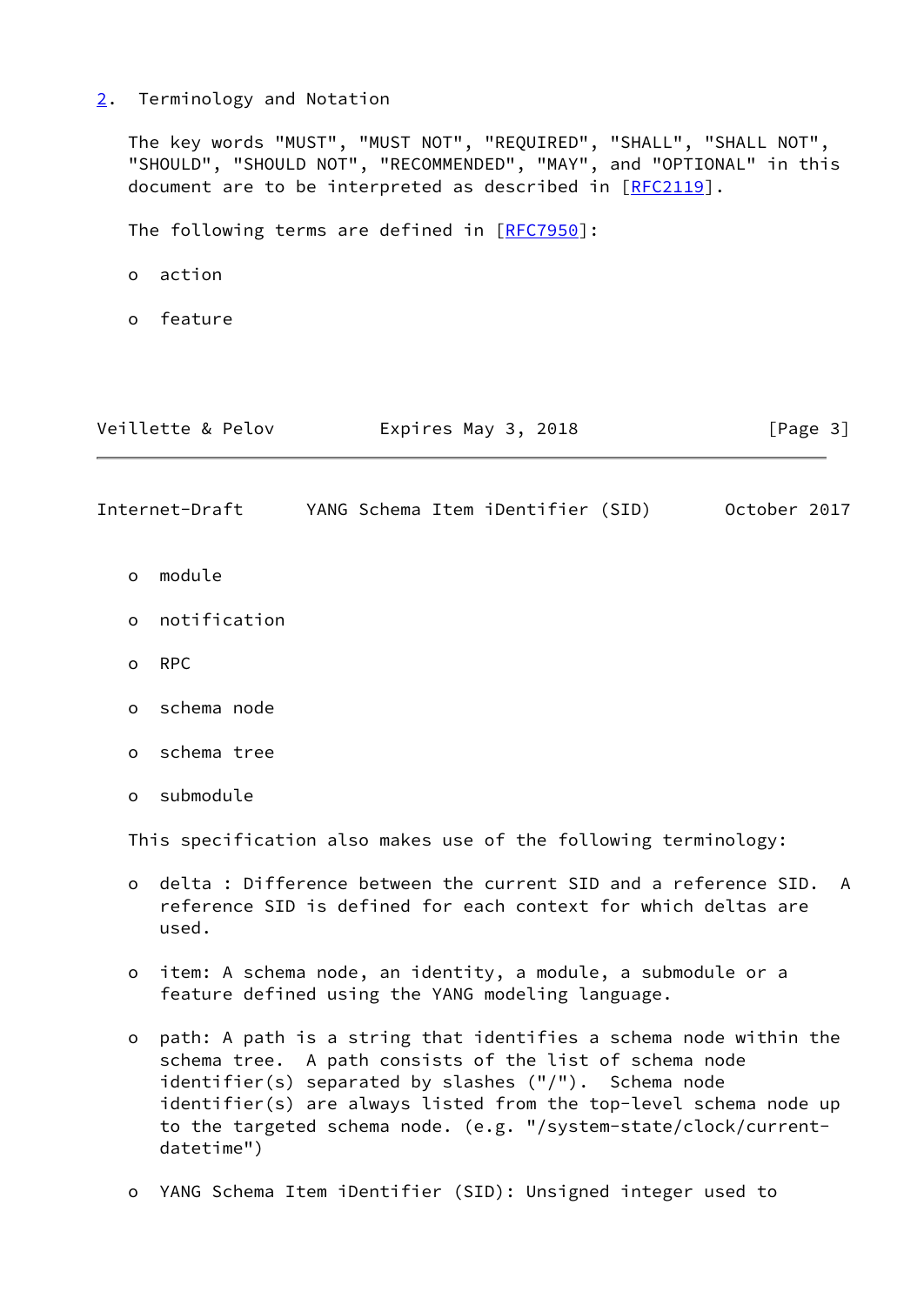identify different YANG items.

<span id="page-4-0"></span>[3](#page-4-0). ".sid" file lifecycle

 YANG is a language designed to model data sent between clients and servers using one of the compatible protocol (e.g. NETCONF [\[RFC6241](https://datatracker.ietf.org/doc/pdf/rfc6241)], RESCONF [[RFC8040\]](https://datatracker.ietf.org/doc/pdf/rfc8040) and CoMI [[I-D.ietf-core-comi\]](#page-14-2)). A YANG module defines hierarchies of data, including configuration, state data, RPCs, actions and notifications.

 YANG modules are not necessary created in the context of constrained applications. YANG modules can be implemented using NETCONF [\[RFC6241](https://datatracker.ietf.org/doc/pdf/rfc6241)] or RESTCONF [[RFC8040](https://datatracker.ietf.org/doc/pdf/rfc8040)] without the need to assign SIDs.

 As needed, authors of YANG modules can assign SIDs to their YANG modules. This process starts by the registration of a SID range. Once a SID range is registered, the owner of this range assigns sub ranges to each YANG module in order to generate the associated ".sid"

| Veillette & Pelov | Expires May 3, 2018 | [Page 4] |
|-------------------|---------------------|----------|
|                   |                     |          |

Internet-Draft YANG Schema Item iDentifier (SID) October 2017

 files. Generation of ".sid" files SHOULD be performed using an automated tool.

 Registration of the .sid file associated to a YANG module is optional but recommended to promote interoperability between devices and to avoid duplicate allocation of SIDs to a single YANG module.

 The following activity diagram summarizes the creation of a YANG module and its associated .sid file.

| $\vert$ Creation of a $\vert$ |
|-------------------------------|
| $- --> $ YANG module          |
| +--------------+              |
|                               |
|                               |
| ------------\                 |
| / Standardized \ yes          |
| \ YANG module ? /------------ |
|                               |
| no                            |
|                               |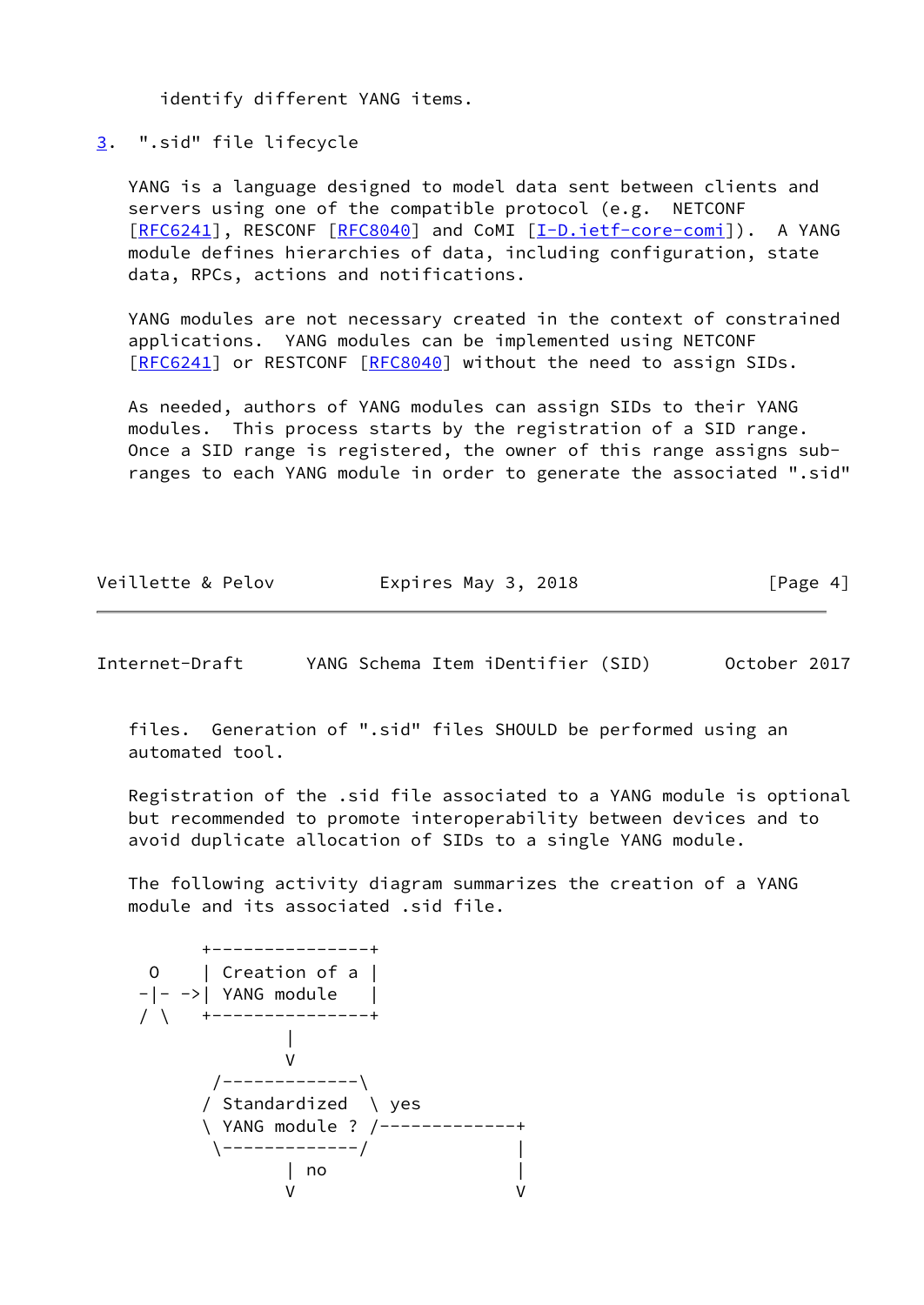

| Veillette & Pelov | Expires May 3, 2018 | [Page 5] |
|-------------------|---------------------|----------|
|-------------------|---------------------|----------|

Internet-Draft YANG Schema Item iDentifier (SID) October 2017

 Each time a YANG module or one of its imported module(s) or included sub-module(s) is updated, the ".sid" file MAY need to be updated. This update SHOULD also be performed using an automated tool.

 If a new revision requires more SIDs than initially allocated, a new SID range MUST be added to the "assignment-ranges" as defined in the ".sid" file header. These extra SIDs are used for subsequent assignements.

 The following activity diagram summarizes the update of a YANG module and its associated .sid file.

 +---------------+ O | Update of the |  $-|-->|$  YANG module |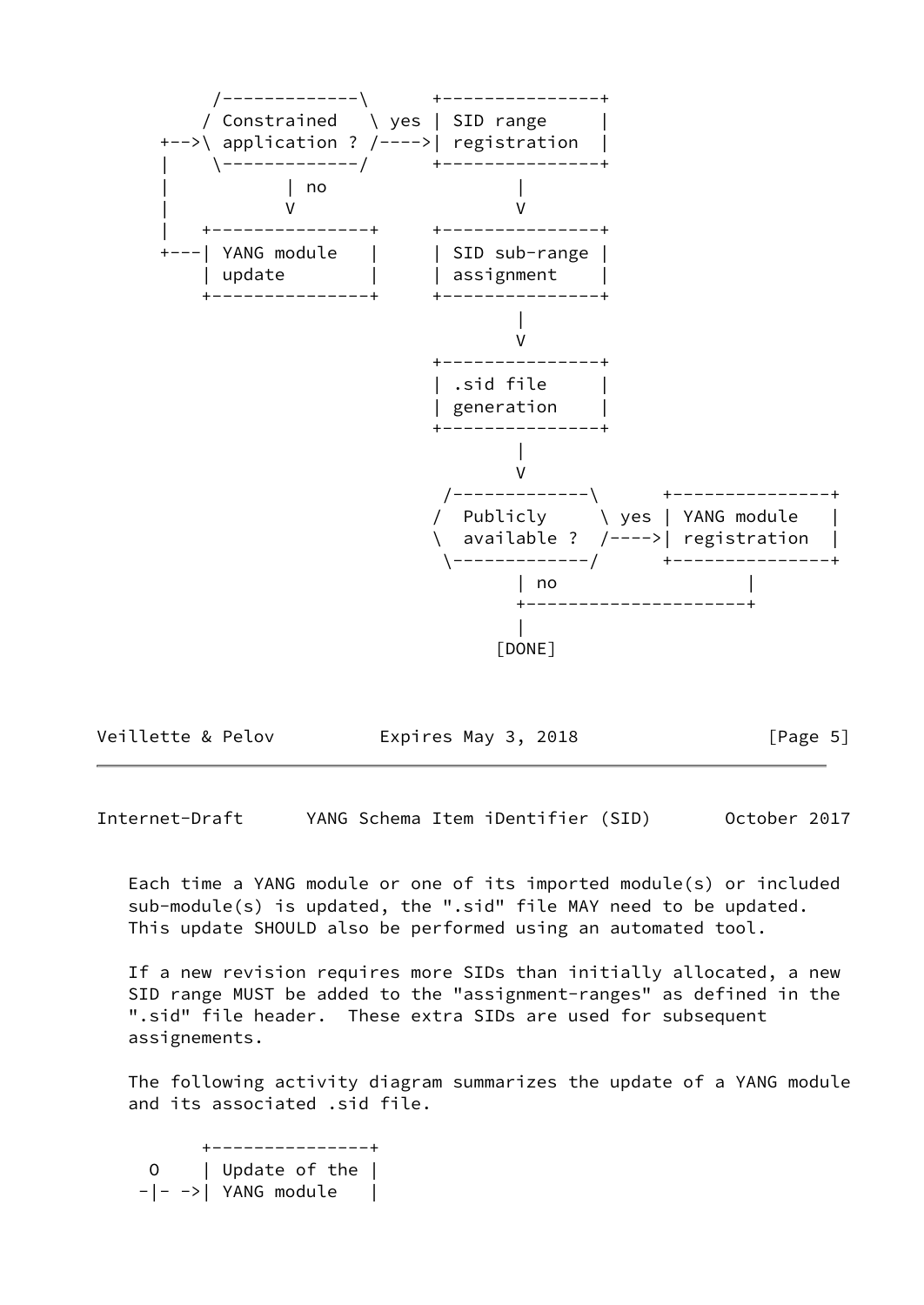

Veillette & Pelov Expires May 3, 2018 [Page 6]

<span id="page-6-1"></span>Internet-Draft YANG Schema Item iDentifier (SID) October 2017

### <span id="page-6-0"></span>[4](#page-6-0). ".sid" file format

 ".sid" files are used to persist and publish SIDs assigned to the different YANG items of a specific YANG module. The following YANG module defined the structure of this file, encoding is performed using the rules defined in [[RFC7951\]](https://datatracker.ietf.org/doc/pdf/rfc7951).

<CODE BEGINS> file "ietf-sid-file@2015-12-16.yang"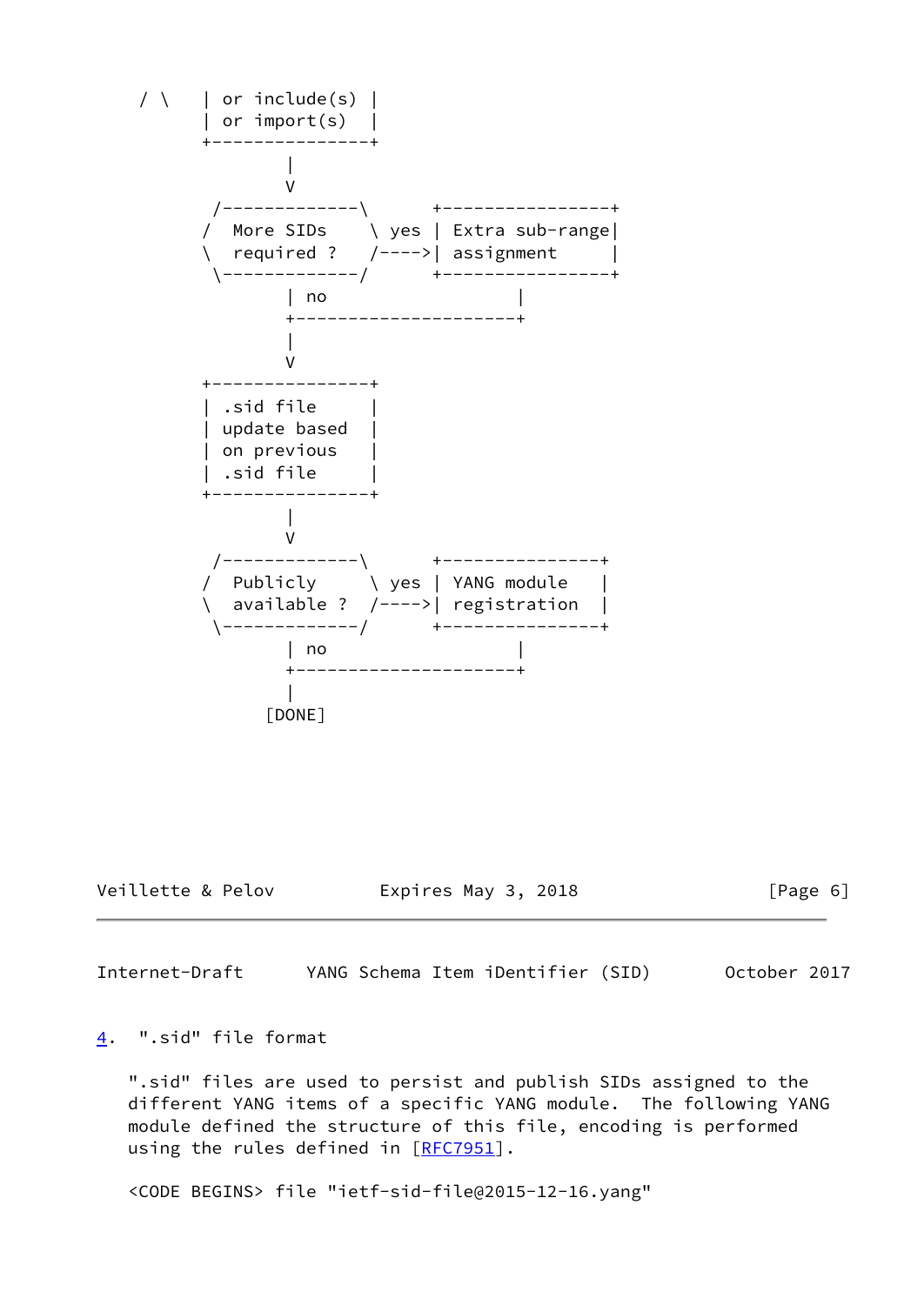```
 module ietf-sid-file {
     namespace "urn:ietf:params:xml:ns:yang:ietf-sid-file";
     prefix sid;
     organization
       "IETF Core Working Group";
     contact
       "Michel Veillette
         <mailto:michel.veillette@trilliantinc.com>
        Alexander Pelov
         <mailto:a@ackl.io>";
     description
       "This module define the structure of the .sid files.
         .sid files contains the identifiers (SIDs) assigned
         to the different items defined in a YANG module.";
      revision 2015-12-16 {
       description
          "Initial revision.";
       reference
         "RFC XXXX";
         // RFC Ed.: replace XXXX with RFC number assigned to
         draft-ietf-core-yang-cbor and remove this note
     }
     typedef yang-identifier {
       type string {
         length "1..max";
        pattern '[a-zA-Z_][a-zA-Z0-9\-_.]*';
         pattern '.|..|[^xX].*|.[^mM].*|..[^lL].*';
       }
       description
         "A YANG identifier string as defined by the 'identifier'
         12 of RFC 6020.";
     }
     typedef revision-identifier {
Veillette & Pelov Expires May 3, 2018 [Page 7]
Internet-Draft YANG Schema Item iDentifier (SID) October 2017
```

```
 type string {
```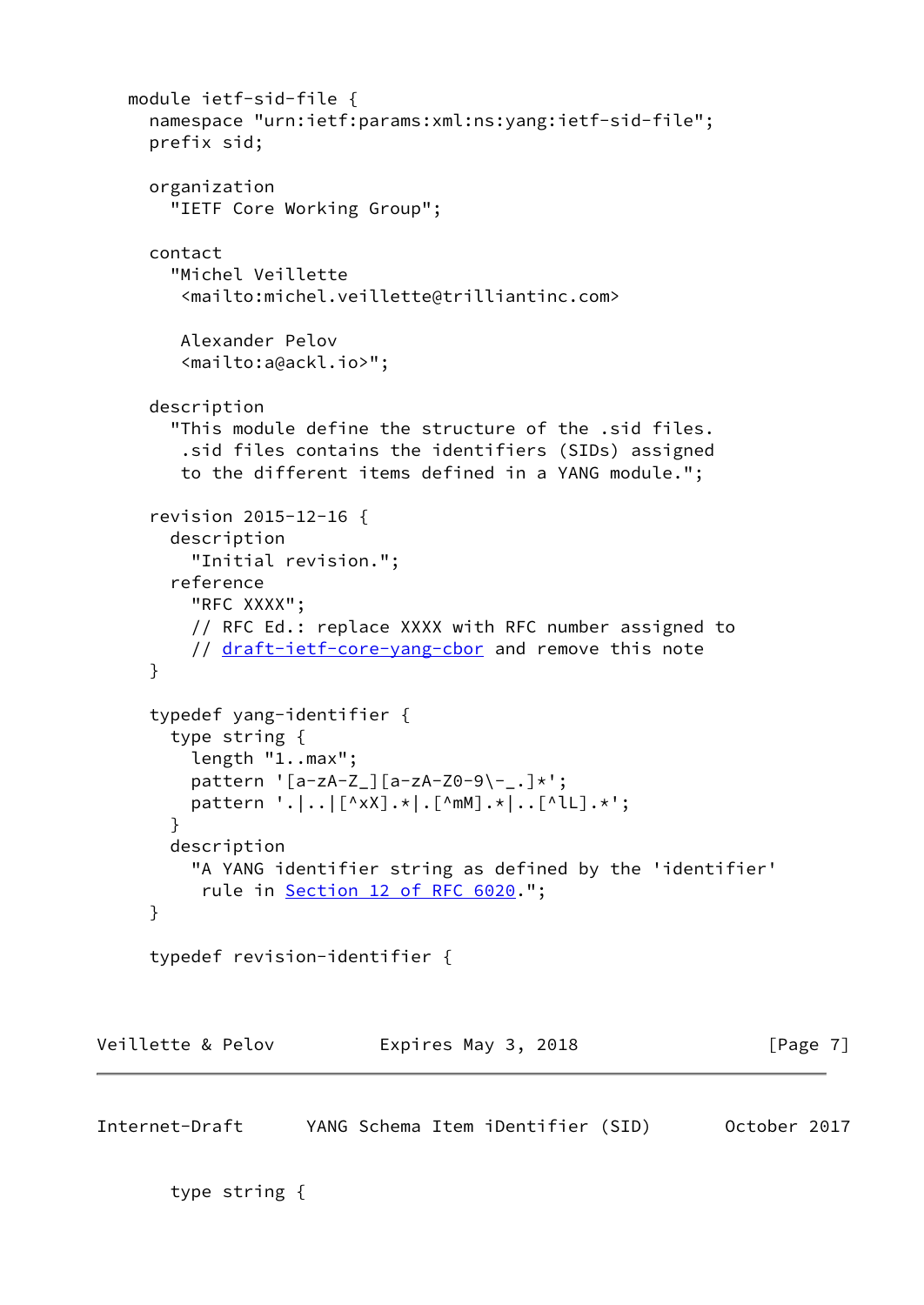```
pattern '\d{4}-\d{2}-\d{2}';
   }
   description
     "Represents a date in YYYY-MM-DD format.";
 }
 leaf module-name {
   type yang-identifier;
   description
     "Name of the module associated with this .sid file.";
 }
 leaf module-revision {
   type revision-identifier;
   description
     "Revision of the module associated with this .sid file.
      This leaf is not present if no revision statement is
      defined in the YANG module.";
 }
 list assigment-ranges {
   key "entry-point";
   description
     "Range(s) of SIDs available for assignment to the
      different items defined by the associated module.";
   leaf entry-point {
     type uint64;
     mandatory true;
     description
       "Lowest SID available for assignment.";
   }
   leaf size {
     type uint16;
     mandatory true;
     description
       "Number of SIDs available for assignment.";
   }
 }
 list items {
   key "type label";
   description
     "List of items defined by the associated YANG module.";
   leaf type {
```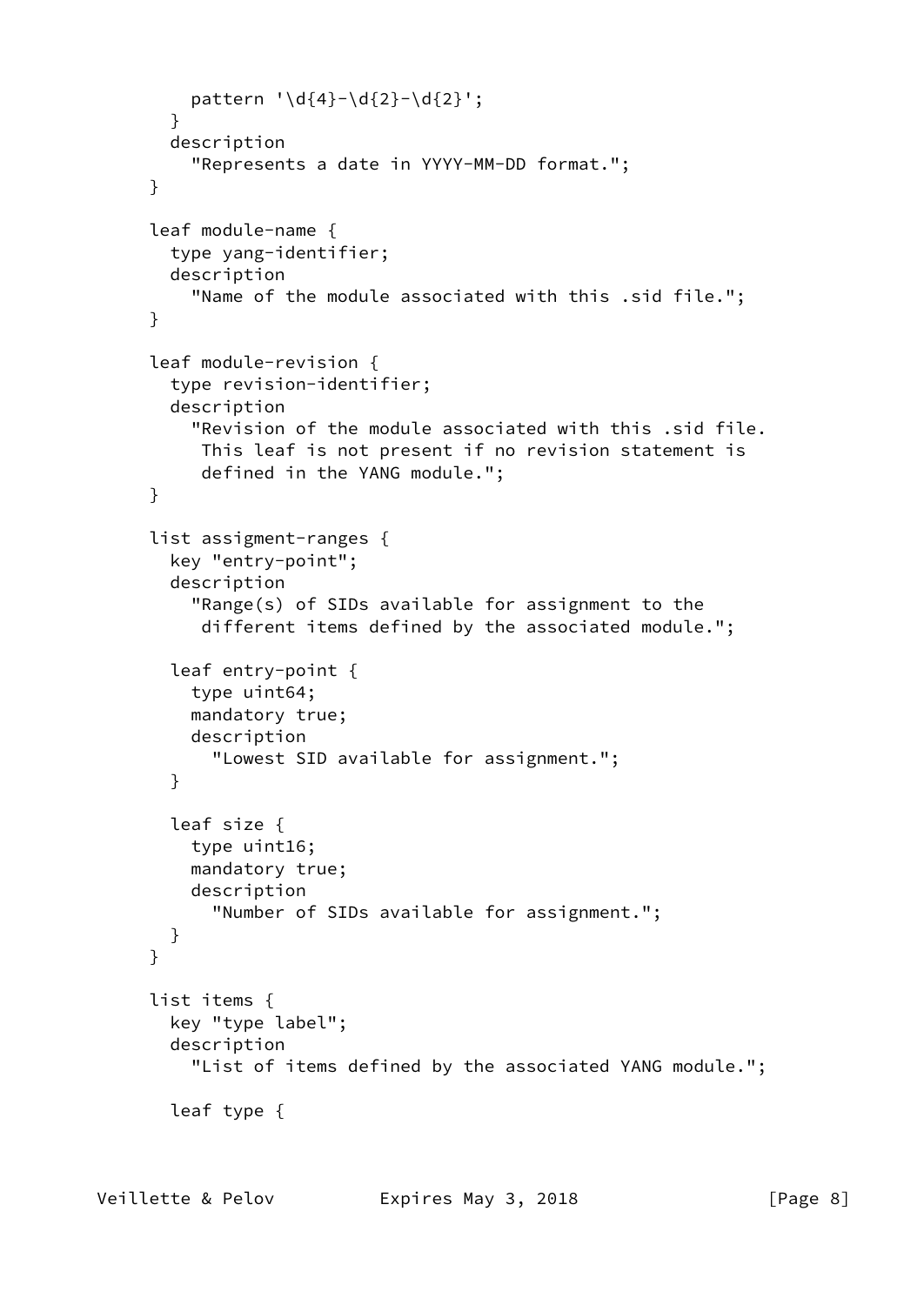```
Internet-Draft YANG Schema Item iDentifier (SID) October 2017
          type string {
            pattern 'Module|Submodule|feature|' +
                     'identity$|node$|notification$|rpc$|action$';
 }
          mandatory true;
          description
            "Item type assigned, this field can be set to:
              - 'Module'
              - 'Submodule'
              - 'feature'
              - 'identity'
              - 'node'
              - 'notification'
              - 'rpc'
              - 'action'";
        }
        leaf label {
          type string;
          mandatory true;
          description
            "Label associated to this item, can be set to:
              - a module name
              - a submodule name
              - a feature name
              - a base identity encoded as
                '/<base identity name>'
              - an identity encoded as
                '/<base identity name>/<identity name>'
              - a data node path";
        }
        leaf sid {
          type uint64;
          mandatory true;
          description "Identifier assigned to this YANG item.";
        }
      }
    }
    <CODE ENDS>
5. Security Considerations
```
<span id="page-9-0"></span>The security considerations of [\[RFC7049](https://datatracker.ietf.org/doc/pdf/rfc7049)] and [\[RFC7950](https://datatracker.ietf.org/doc/pdf/rfc7950)] apply.

This document defines a new type of identifier used to encode data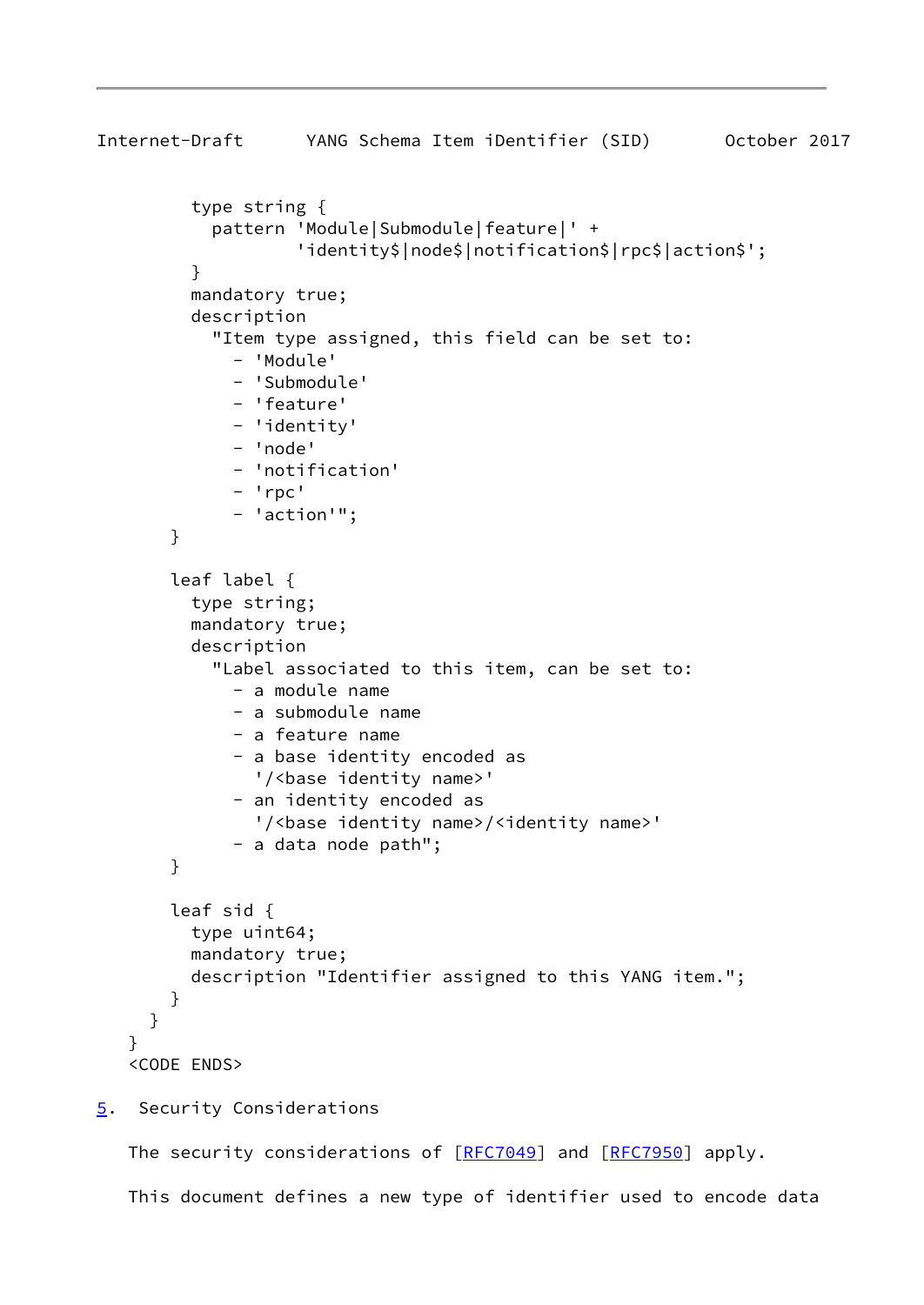models defined in YANG [\[RFC7950](https://datatracker.ietf.org/doc/pdf/rfc7950)]. As such, this identifier does not

Veillette & Pelov **Expires May 3, 2018** [Page 9]

<span id="page-10-1"></span>Internet-Draft YANG Schema Item iDentifier (SID) October 2017

 contribute to any new security issues in addition of those identified for the specific protocols or contexts for which it is used.

<span id="page-10-0"></span>[6](#page-10-0). IANA Considerations

<span id="page-10-2"></span>[6.1](#page-10-2). "SID mega-range" registry

 The name of this registry is "SID mega-range". This registry is used to delegate the management of block of SIDs for third party's (e.g. SDO, registrar).

Each entry in this registry must include:

- o The entry point (first entry) of the registered SID range.
- o The size of the registered SID range.
- o The contact information of the requesting organization including:
	- \* Organization name
	- \* Primary contact name, email address, and phone number
	- \* Secondary contact name, email address, and phone number

The initial entry in this registry is allocated to IANA:

 +-------------+---------+-------------------+ | Entry Point | Size | Organization name | +-------------+---------+-------------------+ | 0 | 1000000 | IANA | +-------------+---------+-------------------+

 The IANA policies for future additions to this registry are "Hierarchical Allocation, Expert Review" [\[RFC5226](https://datatracker.ietf.org/doc/pdf/rfc5226)]. Prior to a first allocation, the requesting organization must demonstrate a functional registry infrastructure. On subsequent allocation request(s), the organization must demonstrate the exhaustion of the prior range. These conditions need to be asserted by the assigned expert(s).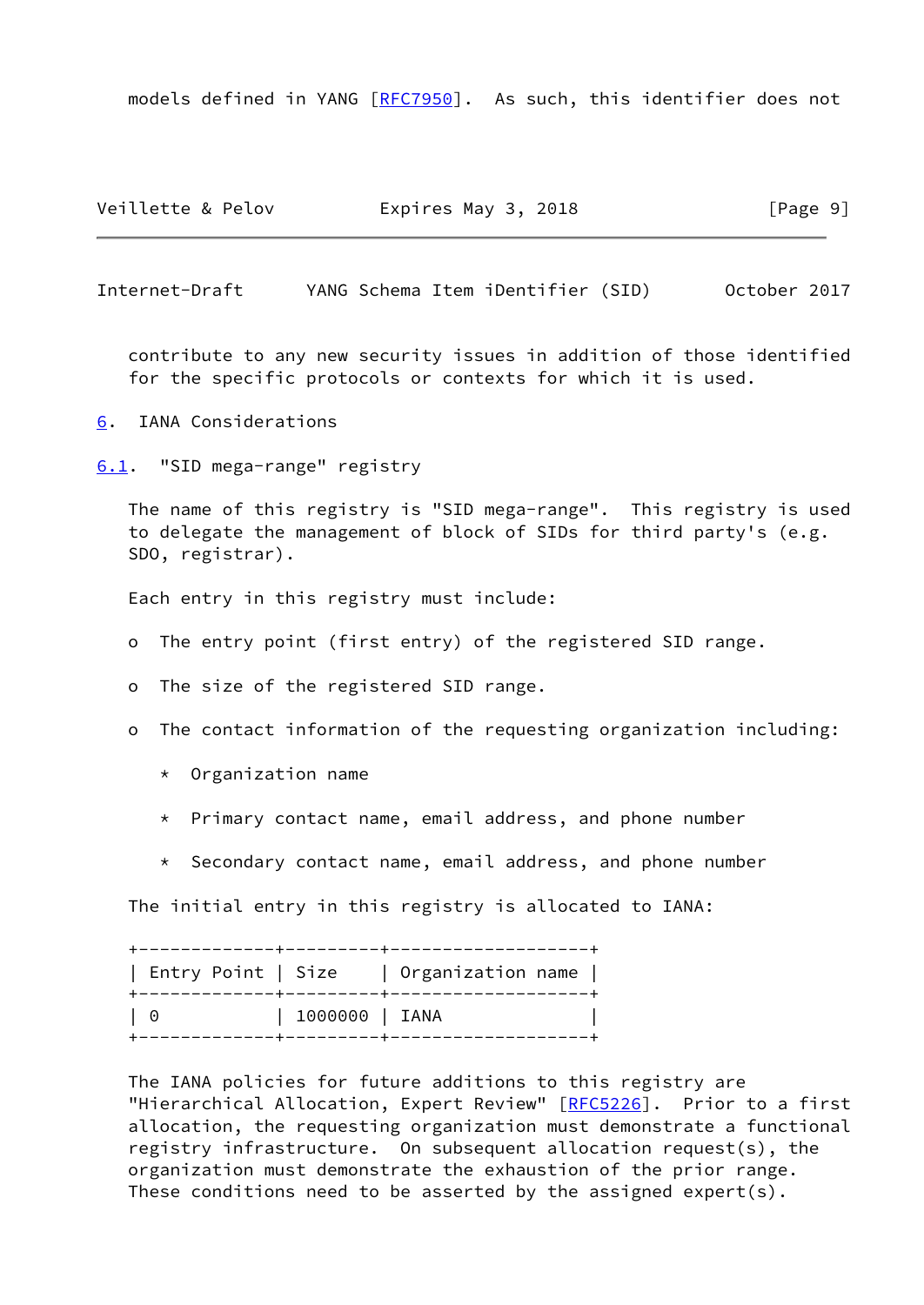#### <span id="page-11-0"></span>[6.1.1](#page-11-0). IANA SID Mega-Range Registry

The first million SIDs assigned to IANA is sub-divided as follow:

 o The range of 0 to 999 is reserved for future extensions. The IANA policy for this range is "IETF review" [[RFC5226](https://datatracker.ietf.org/doc/pdf/rfc5226)].

Veillette & Pelov **Expires May 3, 2018** [Page 10]

<span id="page-11-1"></span>Internet-Draft YANG Schema Item iDentifier (SID) October 2017

- o The range of 1000 to 59,999 is reserved for YANG modules defined in RFCs. The IANA policy for future additions to this sub- registry is "RFC required" [[RFC5226](https://datatracker.ietf.org/doc/pdf/rfc5226)]. Allocation within this range requires publishing of the associated ".yang" and ".sid" files in the YANG module registry.
- o The range of 60,000 to 99,999 is reserved for experimental YANG modules. This range MUST NOT be used in operational deployments since these SIDs are not globally unique which limit their interoperability. The IANA policy for this range is "Experimental use" [\[RFC5226](https://datatracker.ietf.org/doc/pdf/rfc5226)].
- o The range of 100,000 to 999,999 is reserved for standardized YANG modules. The IANA policy for future additions to this sub- registry is "Specification Required" [\[RFC5226](https://datatracker.ietf.org/doc/pdf/rfc5226)]. Allocation within this range requires publishing of the associated ".yang" and ".sid" files in the YANG module registry.

| Entry Point   Size |               | IANA policy            |
|--------------------|---------------|------------------------|
| 0                  | 1,000         | IETF review            |
| 1,000              | 59,000        | RFC required           |
| 60,000             | 40,000        | Experimental use       |
| 100,000            | 1,000,000,000 | Specification Required |

 The size of SID range assigned to a YANG module should be at least 33% above the current number of YANG items. This headroom allows assignment within the same range of new YANG items introduced by subsequent revisions. A larger SID range size may be requested by the authors if this recommendation is considered insufficient. It is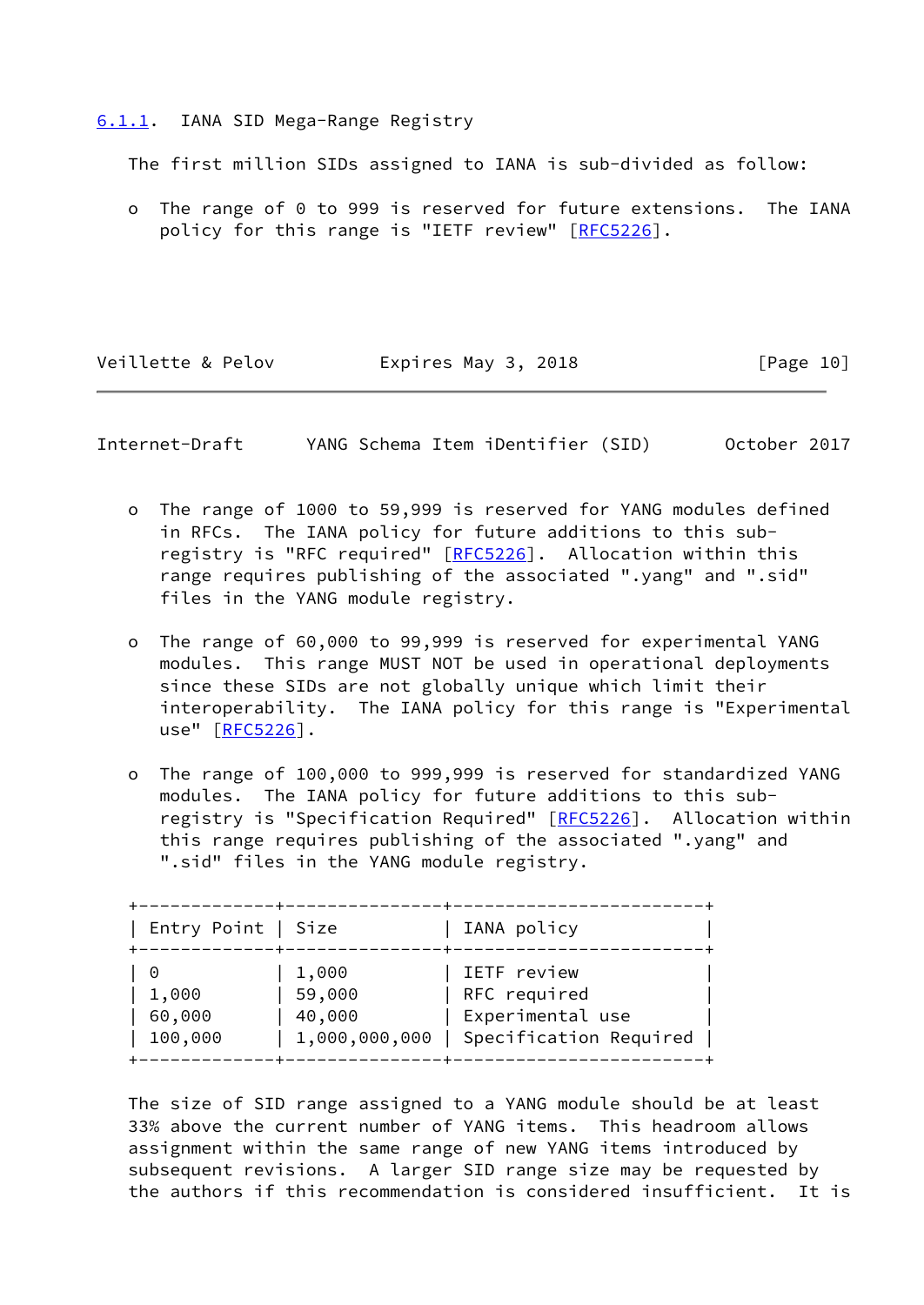important to note that an extra SID range can be allocated to an existing YANG module if the initial range is exhausted.

<span id="page-12-0"></span>[6.1.2](#page-12-0). IANA "RFC SID range assignment" sub-registries

 The name of this sub-registry is "RFC SID range assignment". This sub-registry corresponds to the SID entry point 1000, size 59000. Each entry in this sub-registry must include the SID range entry point, the SID range size, the YANG module name, the RFC number.

Initial entries in this registry are as follows:

| Veillette & Pelov | Expires May 3, 2018 | [Page 11] |
|-------------------|---------------------|-----------|
|                   |                     |           |

<span id="page-12-2"></span>

| Internet-Draft |  | YANG Schema Item iDentifier (SID) |  | October 2017 |  |
|----------------|--|-----------------------------------|--|--------------|--|
|----------------|--|-----------------------------------|--|--------------|--|

| Entry<br>Point | Size  <br>--+------+- | Module name     | RFC number           |
|----------------|-----------------------|-----------------|----------------------|
| 1000           | 100                   |                 | Reserved for         |
|                |                       |                 | [I-D.ietf-core-comi] |
| 1100           | 400                   | iana-if-type    | [RFC7224]            |
| 1500           | 100                   | ietf-interfaces | [REC7223]            |
| 1600           | 100                   | ietf-ip         | [RFC7277]            |
| 1700           | 100                   | ietf-system     | [REC7317]            |

<span id="page-12-1"></span>[6.2](#page-12-1). "YANG module assignment" registry

 The name of this registry is "YANG module assignment". This registry is used to track which YANG modules have been assigned and the specific YANG items assignment. Each entry in this sub-registry must include:

- o The YANG module name
- o The associated ".yang" file(s)
- o The associated ".sid" file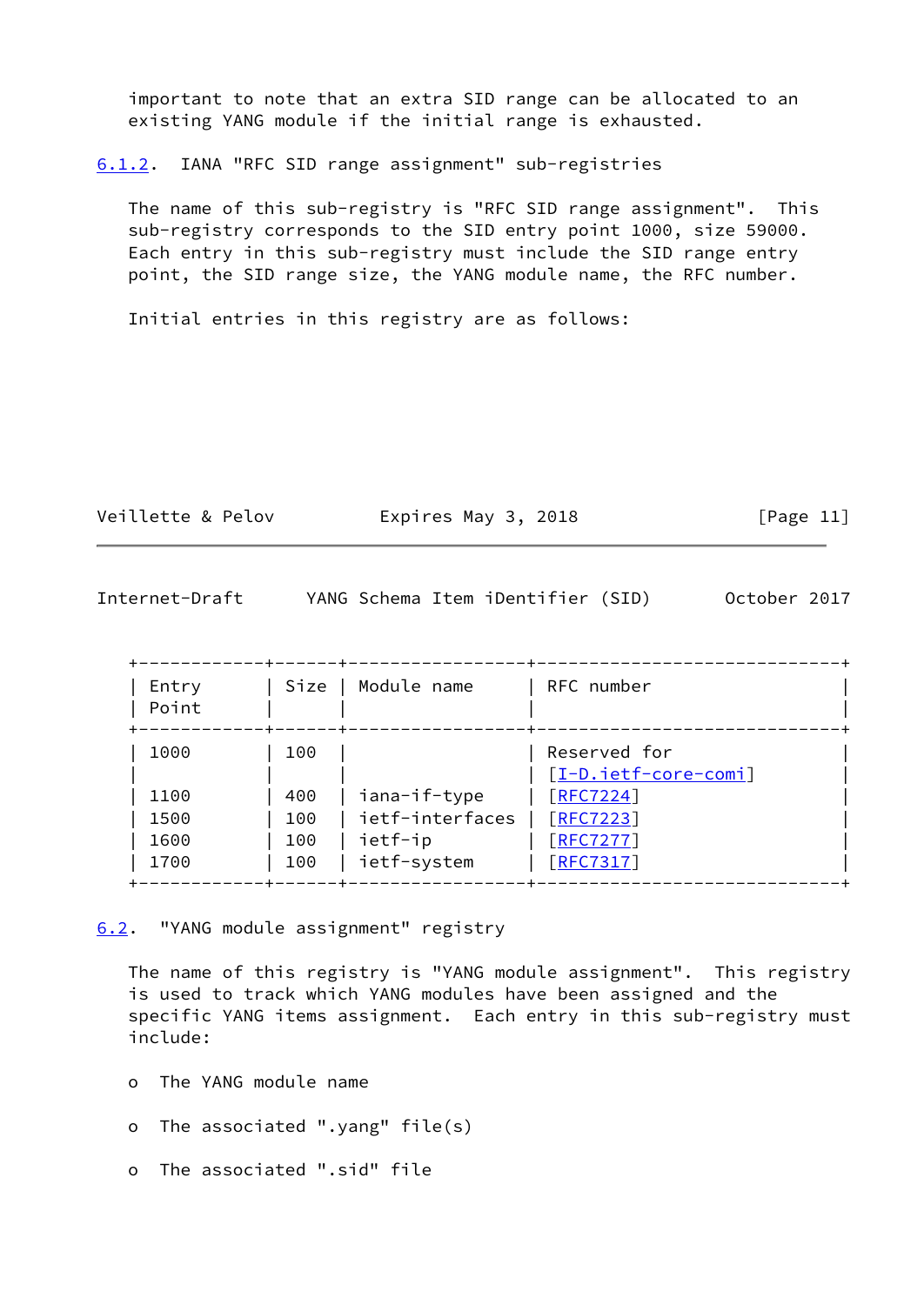The validity of the ".yang" and ".sid" files added to this registry MUST be verified.

- The syntax of the registered ".yang" and ".sid" files must be valid.
- o Each YANG item defined by the registered ".yang" file must have a corresponding SID assigned in the ".sid" file.
- o Each SID is assigned to a single YANG item, duplicate assignment is not allowed.
- o The SID range(s) defined in the ".sid" file must be unique, must not conflict with any other SID ranges defined in already registered ".sid" files.
- The ownership of the SID range(s) should be verify.

 The IANA policy for future additions to this registry is "First Come First Served" as described in [[RFC5226](https://datatracker.ietf.org/doc/pdf/rfc5226)].

| Veillette & Pelov | Expires May 3, 2018 | [Page 12] |
|-------------------|---------------------|-----------|
|-------------------|---------------------|-----------|

<span id="page-13-1"></span>Internet-Draft YANG Schema Item iDentifier (SID) October 2017

<span id="page-13-0"></span>[7](#page-13-0). Acknowledgments

 The authors would like to thank Andy Bierman, Carsten Bormann, Abhinav Somaraju, Laurent Toutain and Randy Turner for their help during the development of this document and their useful comments during the review process.

<span id="page-13-2"></span>[8](#page-13-2). References

<span id="page-13-3"></span>[8.1](#page-13-3). Normative References

- [RFC2119] Bradner, S., "Key words for use in RFCs to Indicate Requirement Levels", [BCP 14](https://datatracker.ietf.org/doc/pdf/bcp14), [RFC 2119](https://datatracker.ietf.org/doc/pdf/rfc2119), DOI 10.17487/RFC2119, March 1997, <[https://www.rfc-editor.org/info/rfc2119>](https://www.rfc-editor.org/info/rfc2119).
- [RFC7049] Bormann, C. and P. Hoffman, "Concise Binary Object Representation (CBOR)", [RFC 7049,](https://datatracker.ietf.org/doc/pdf/rfc7049) DOI 10.17487/RFC7049,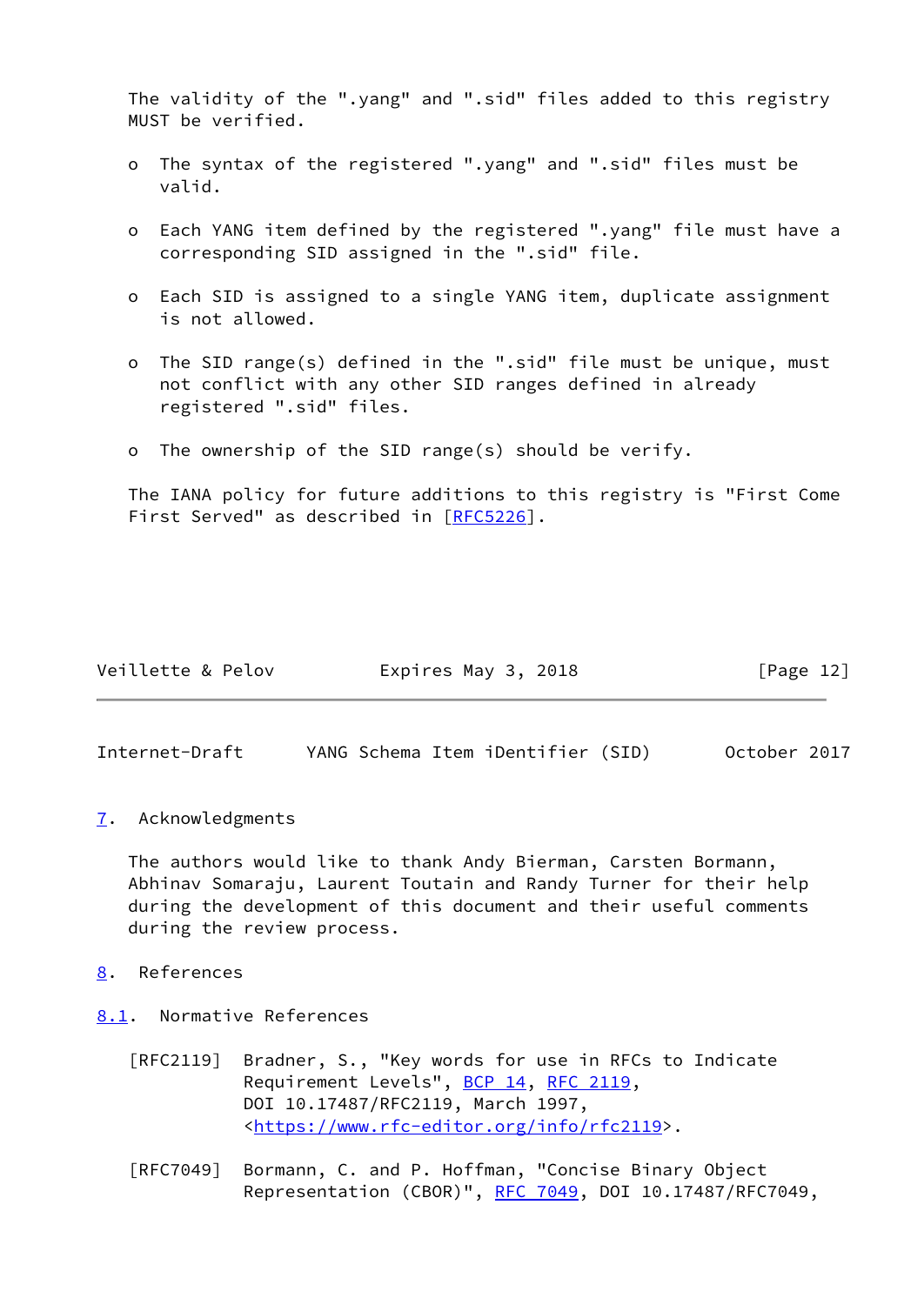October 2013, [<https://www.rfc-editor.org/info/rfc7049](https://www.rfc-editor.org/info/rfc7049)>.

- [RFC7950] Bjorklund, M., Ed., "The YANG 1.1 Data Modeling Language", [RFC 7950,](https://datatracker.ietf.org/doc/pdf/rfc7950) DOI 10.17487/RFC7950, August 2016, <[https://www.rfc-editor.org/info/rfc7950>](https://www.rfc-editor.org/info/rfc7950).
- [RFC7951] Lhotka, L., "JSON Encoding of Data Modeled with YANG", [RFC 7951,](https://datatracker.ietf.org/doc/pdf/rfc7951) DOI 10.17487/RFC7951, August 2016, <[https://www.rfc-editor.org/info/rfc7951>](https://www.rfc-editor.org/info/rfc7951).
- <span id="page-14-0"></span>[8.2](#page-14-0). Informative References

<span id="page-14-2"></span> [I-D.ietf-core-comi] Veillette, M., Stok, P., Pelov, A., and A. Bierman, "CoAP Management Interface", [draft-ietf-core-comi-01](https://datatracker.ietf.org/doc/pdf/draft-ietf-core-comi-01) (work in progress), July 2017.

- [RFC5226] Narten, T. and H. Alvestrand, "Guidelines for Writing an IANA Considerations Section in RFCs", [RFC 5226](https://datatracker.ietf.org/doc/pdf/rfc5226), DOI 10.17487/RFC5226, May 2008, <[https://www.rfc-editor.org/info/rfc5226>](https://www.rfc-editor.org/info/rfc5226).
- [RFC6241] Enns, R., Ed., Bjorklund, M., Ed., Schoenwaelder, J., Ed., and A. Bierman, Ed., "Network Configuration Protocol (NETCONF)", [RFC 6241,](https://datatracker.ietf.org/doc/pdf/rfc6241) DOI 10.17487/RFC6241, June 2011, <[https://www.rfc-editor.org/info/rfc6241>](https://www.rfc-editor.org/info/rfc6241).
- [RFC7223] Bjorklund, M., "A YANG Data Model for Interface Management", [RFC 7223](https://datatracker.ietf.org/doc/pdf/rfc7223), DOI 10.17487/RFC7223, May 2014, <[https://www.rfc-editor.org/info/rfc7223>](https://www.rfc-editor.org/info/rfc7223).

Veillette & Pelov **Expires May 3, 2018** [Page 13]

- <span id="page-14-1"></span>Internet-Draft YANG Schema Item iDentifier (SID) October 2017
	- [RFC7224] Bjorklund, M., "IANA Interface Type YANG Module", [RFC 7224,](https://datatracker.ietf.org/doc/pdf/rfc7224) DOI 10.17487/RFC7224, May 2014, <[https://www.rfc-editor.org/info/rfc7224>](https://www.rfc-editor.org/info/rfc7224).
	- [RFC7277] Bjorklund, M., "A YANG Data Model for IP Management", [RFC 7277,](https://datatracker.ietf.org/doc/pdf/rfc7277) DOI 10.17487/RFC7277, June 2014, <[https://www.rfc-editor.org/info/rfc7277>](https://www.rfc-editor.org/info/rfc7277).
	- [RFC7317] Bierman, A. and M. Bjorklund, "A YANG Data Model for System Management", [RFC 7317,](https://datatracker.ietf.org/doc/pdf/rfc7317) DOI 10.17487/RFC7317, August 2014, [<https://www.rfc-editor.org/info/rfc7317](https://www.rfc-editor.org/info/rfc7317)>.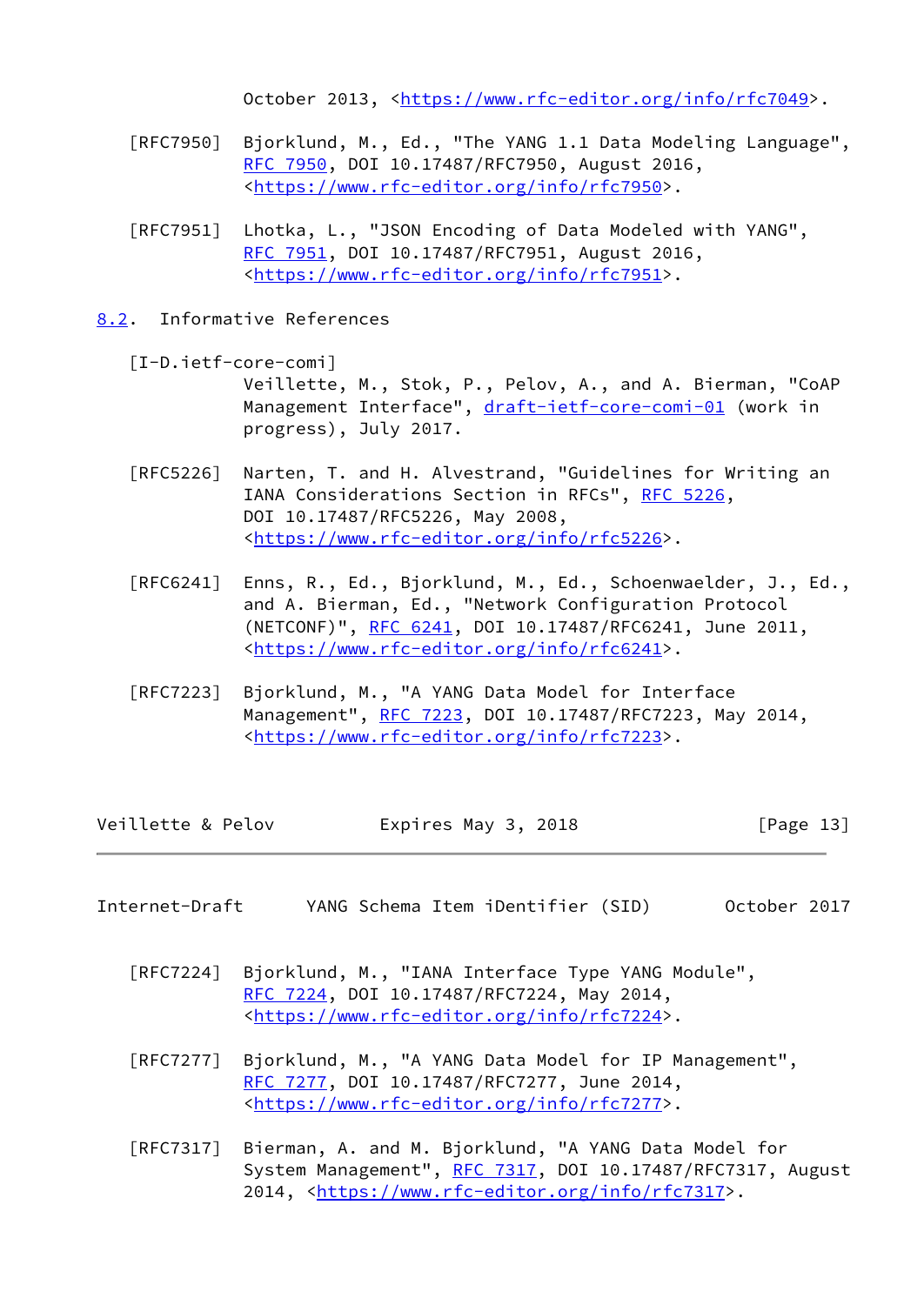[RFC8040] Bierman, A., Bjorklund, M., and K. Watsen, "RESTCONF Protocol", [RFC 8040](https://datatracker.ietf.org/doc/pdf/rfc8040), DOI 10.17487/RFC8040, January 2017, <[https://www.rfc-editor.org/info/rfc8040>](https://www.rfc-editor.org/info/rfc8040).

<span id="page-15-0"></span>[Appendix A.](#page-15-0) ".sid" file example

 The following .sid file (ietf-system@2014-08-06.sid) have been generated using the following yang modules:

```
 o ietf-system@2014-08-06.yang
```
o ietf-yang-types@2013-07-15.yang

```
 o ietf-inet-types@2013-07-15.yang
```

```
 o ietf-netconf-acm@2012-02-22.yang
```

```
 o iana-crypt-hash@2014-04-04.yang
```

```
 {
     "assignment-ranges": [
     \mathcal{F} "entry-point": 1700,
      "size": 100
      }
     ],
     "module-name": "ietf-system",
     "module-revision": "2014-08-06",
     "items": [
      {
       "type": "Module",
       "label": "ietf-system",
       "sid": 1700
      },
\{ "type": "feature",
```
Veillette & Pelov **Expires May 3, 2018** [Page 14]

Internet-Draft YANG Schema Item iDentifier (SID) October 2017 "label": "authentication", "sid": 1701 }, {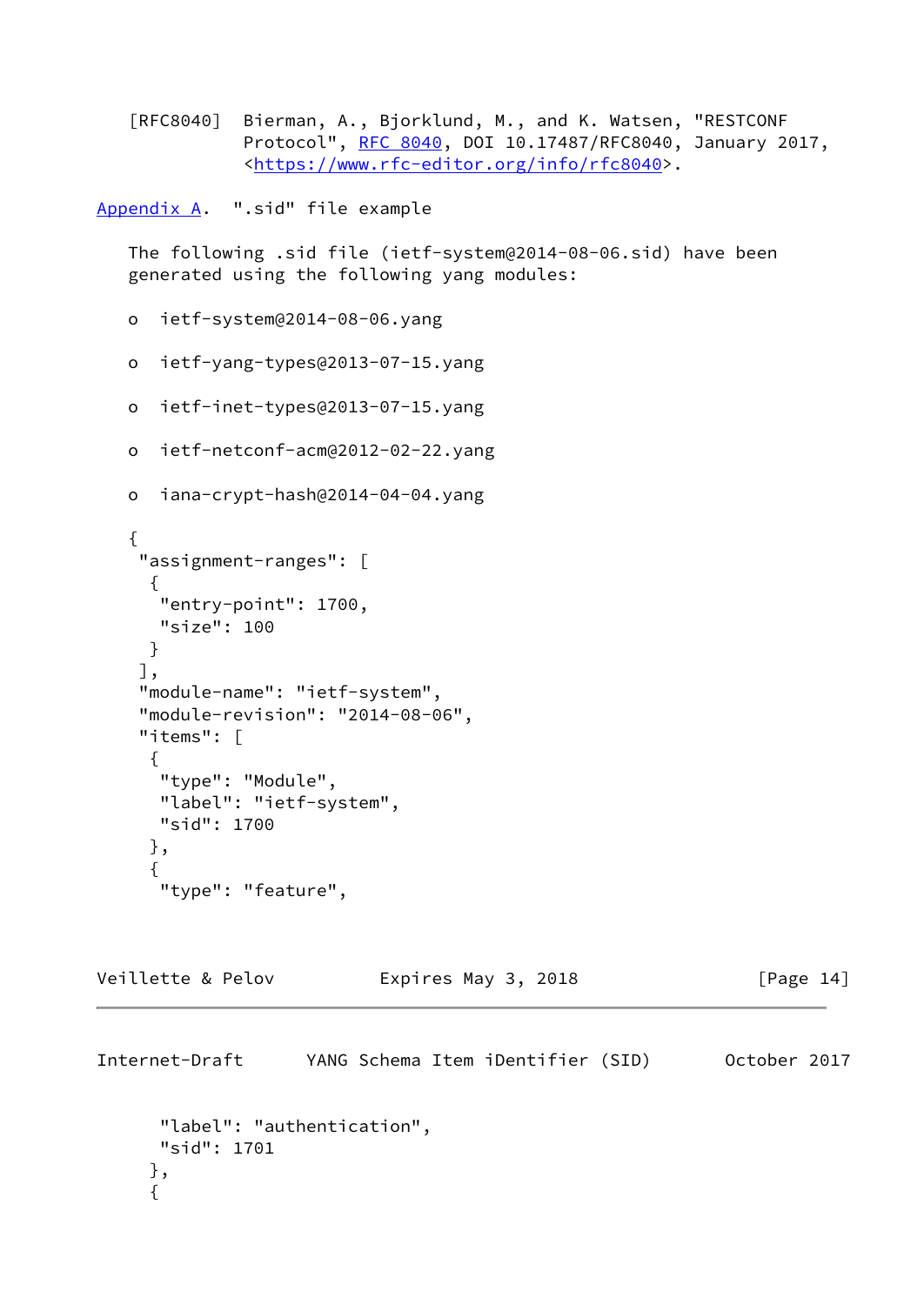```
 "type": "feature",
  "label": "dns-udp-tcp-port",
  "sid": 1702
 },
 {
  "type": "feature",
  "label": "local-users",
 "sid": 1703
 },
 {
  "type": "feature",
  "label": "ntp",
 "sid": 1704
 },
 {
  "type": "feature",
  "label": "ntp-udp-port",
  "sid": 1705
 },
 {
  "type": "feature",
  "label": "radius",
  "sid": 1706
 },
 {
  "type": "feature",
  "label": "radius-authentication",
  "sid": 1707
 },
 {
  "type": "feature",
  "label": "timezone-name",
  "sid": 1708
 },
 {
  "type": "identity",
  "label": "/authentication-method",
 "sid": 1709
 },
 {
  "type": "identity",
  "label": "/authentication-method/local-users",
 "sid": 1710
 },
```
Veillette & Pelov **Expires May 3, 2018** [Page 15]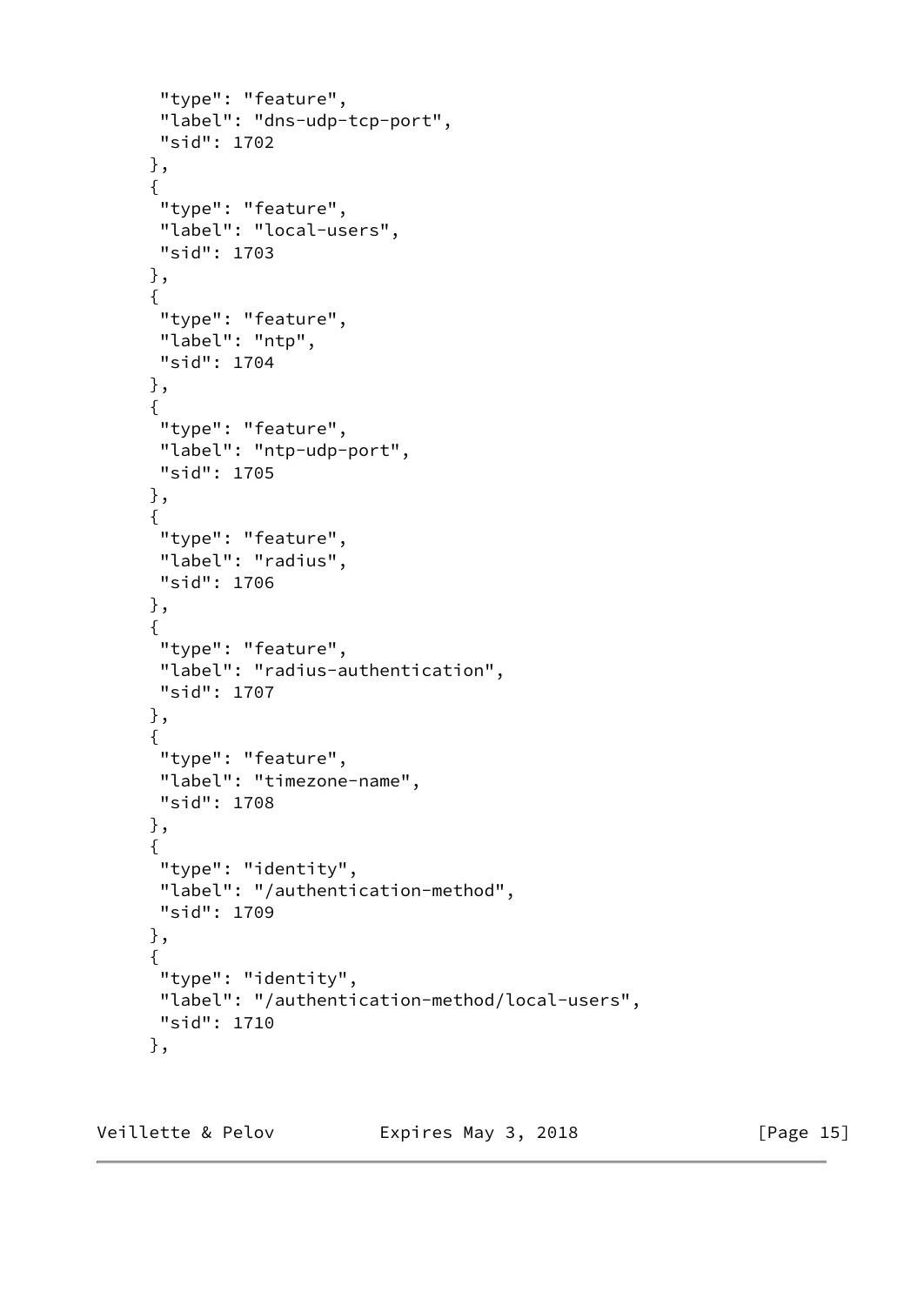```
 {
       "type": "identity",
       "label": "/authentication-method/radius",
       "sid": 1711
      },
      {
       "type": "identity",
       "label": "/radius-authentication-type",
      "sid": 1712
      },
      {
       "type": "identity",
       "label": "/radius-authentication-type/radius-chap",
       "sid": 1713
      },
      {
       "type": "identity",
       "label": "/radius-authentication-type/radius-pap",
       "sid": 1714
      },
      {
       "type": "node",
       "label": "/system",
      "sid": 1715
      },
      {
       "type": "node",
       "label": "/system-state",
       "sid": 1716
      },
      {
       "type": "node",
       "label": "/system-state/clock",
       "sid": 1717
      },
      {
       "type": "node",
       "label": "/system-state/clock/boot-datetime",
      "sid": 1718
      },
\{ "type": "node",
       "label": "/system-state/clock/current-datetime",
       "sid": 1719
      },
      {
       "type": "node",
```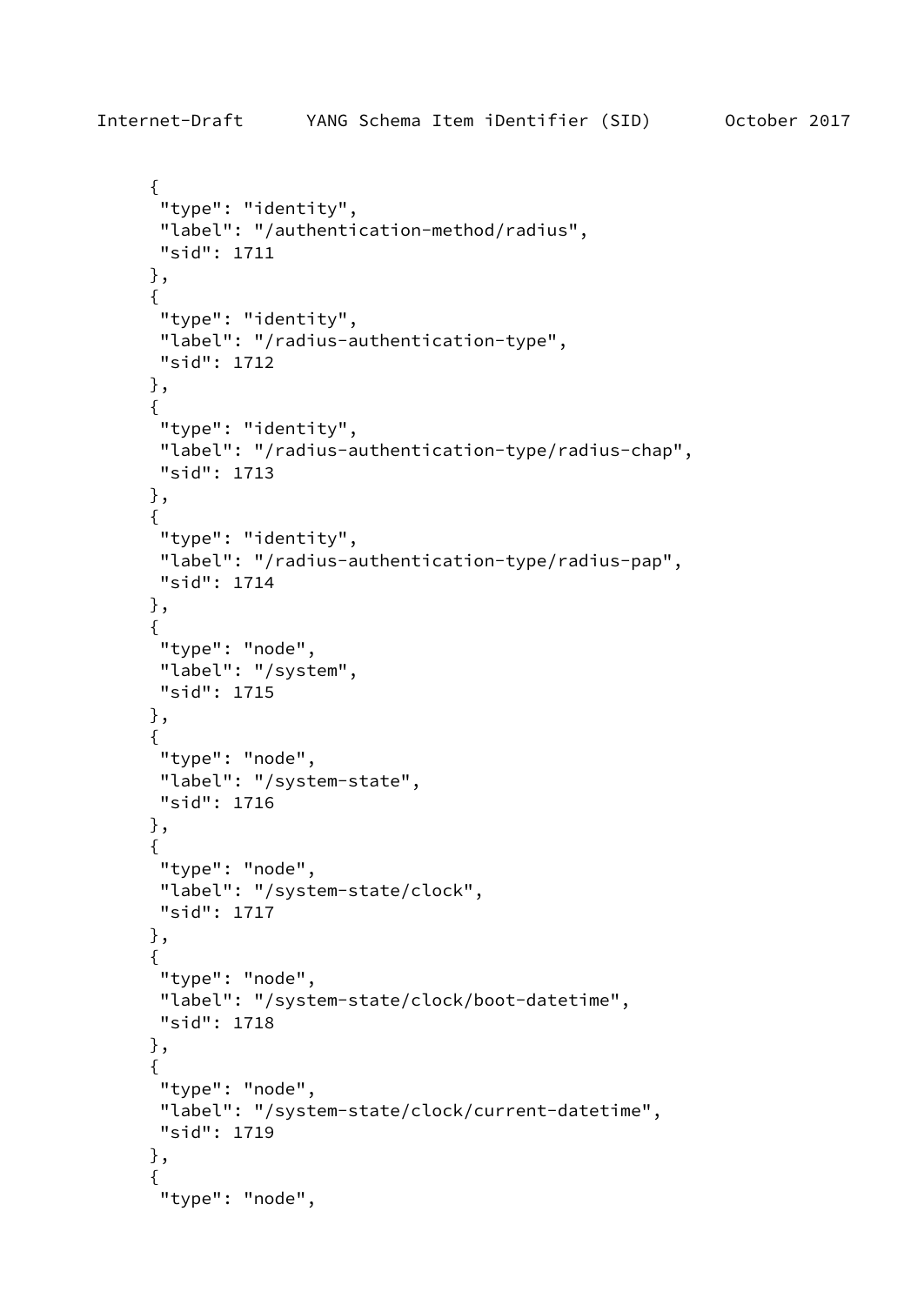```
 "label": "/system-state/platform",
```
Veillette & Pelov **Expires May 3, 2018** [Page 16]

Internet-Draft YANG Schema Item iDentifier (SID) October 2017

```
 "sid": 1720
 },
 {
 "type": "node",
 "label": "/system-state/platform/machine",
  "sid": 1721
 },
 {
  "type": "node",
  "label": "/system-state/platform/os-name",
 "sid": 1722
 },
 {
  "type": "node",
 "label": "/system-state/platform/os-release",
 "sid": 1723
 },
 {
 "type": "node",
 "label": "/system-state/platform/os-version",
 "sid": 1724
 },
 {
 "type": "node",
  "label": "/system/authentication",
 "sid": 1725
 },
 {
  "type": "node",
  "label": "/system/authentication/user",
  "sid": 1726
 },
 {
  "type": "node",
 "label": "/system/authentication/user-authentication-order",
 "sid": 1727
 },
 {
  "type": "node",
  "label": "/system/authentication/user/authorized-key",
```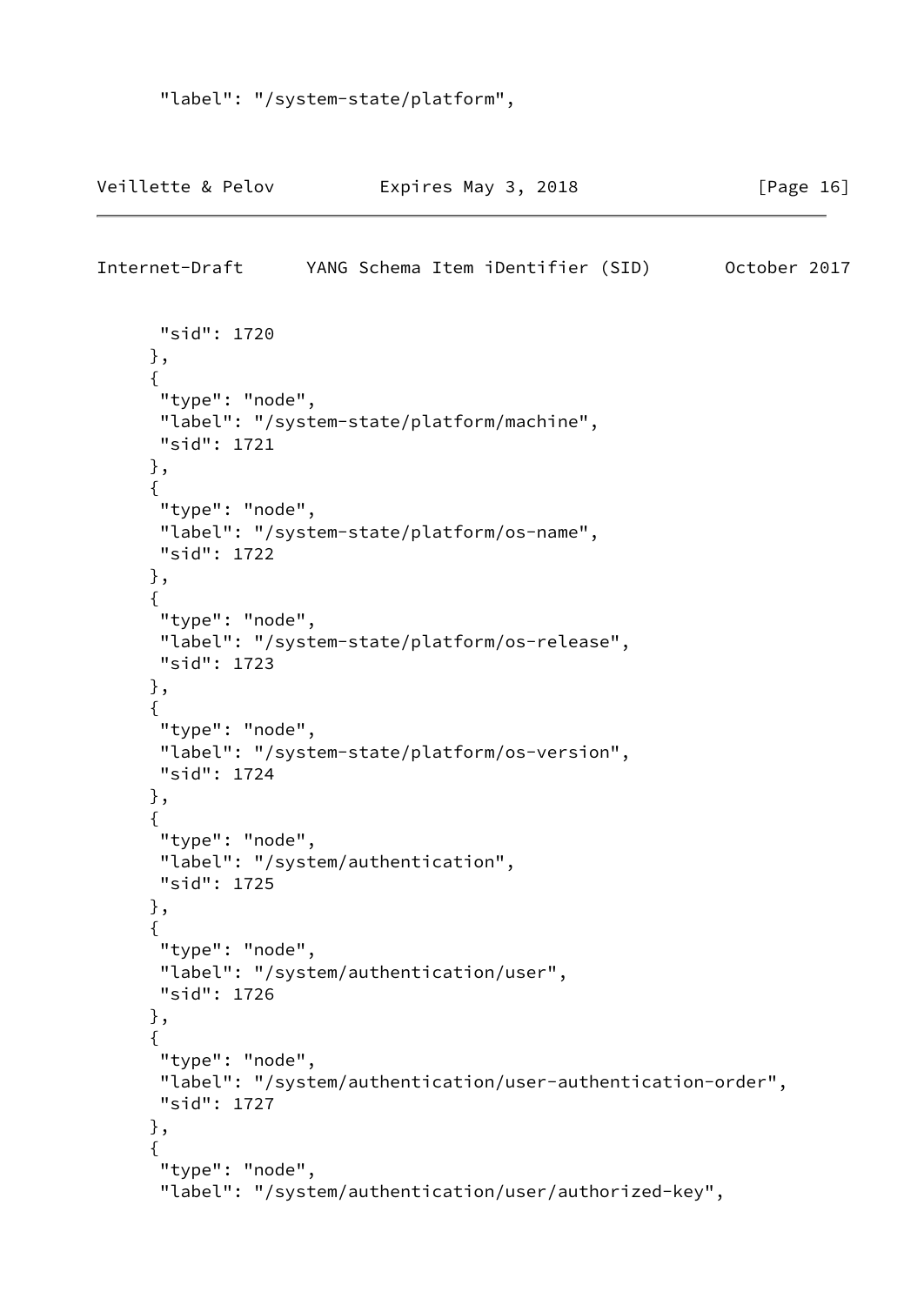```
 "sid": 1728
 },
 {
 "type": "node",
 "label": "/system/authentication/user/authorized-key/algorithm",
 "sid": 1729
 },
 {
```
Veillette & Pelov **Expires May 3, 2018** [Page 17]

```
Internet-Draft YANG Schema Item iDentifier (SID) October 2017
       "type": "node",
       "label": "/system/authentication/user/authorized-key/key-data",
       "sid": 1730
      },
      {
       "type": "node",
       "label": "/system/authentication/user/authorized-key/name",
       "sid": 1731
      },
      {
       "type": "node",
       "label": "/system/authentication/user/name",
       "sid": 1732
      },
      {
       "type": "node",
       "label": "/system/authentication/user/password",
       "sid": 1733
      },
      {
       "type": "node",
       "label": "/system/clock",
       "sid": 1734
      },
      {
       "type": "node",
       "label": "/system/clock/timezone-name",
       "sid": 1735
      },
      {
       "type": "node",
       "label": "/system/clock/timezone-utc-offset",
       "sid": 1736
```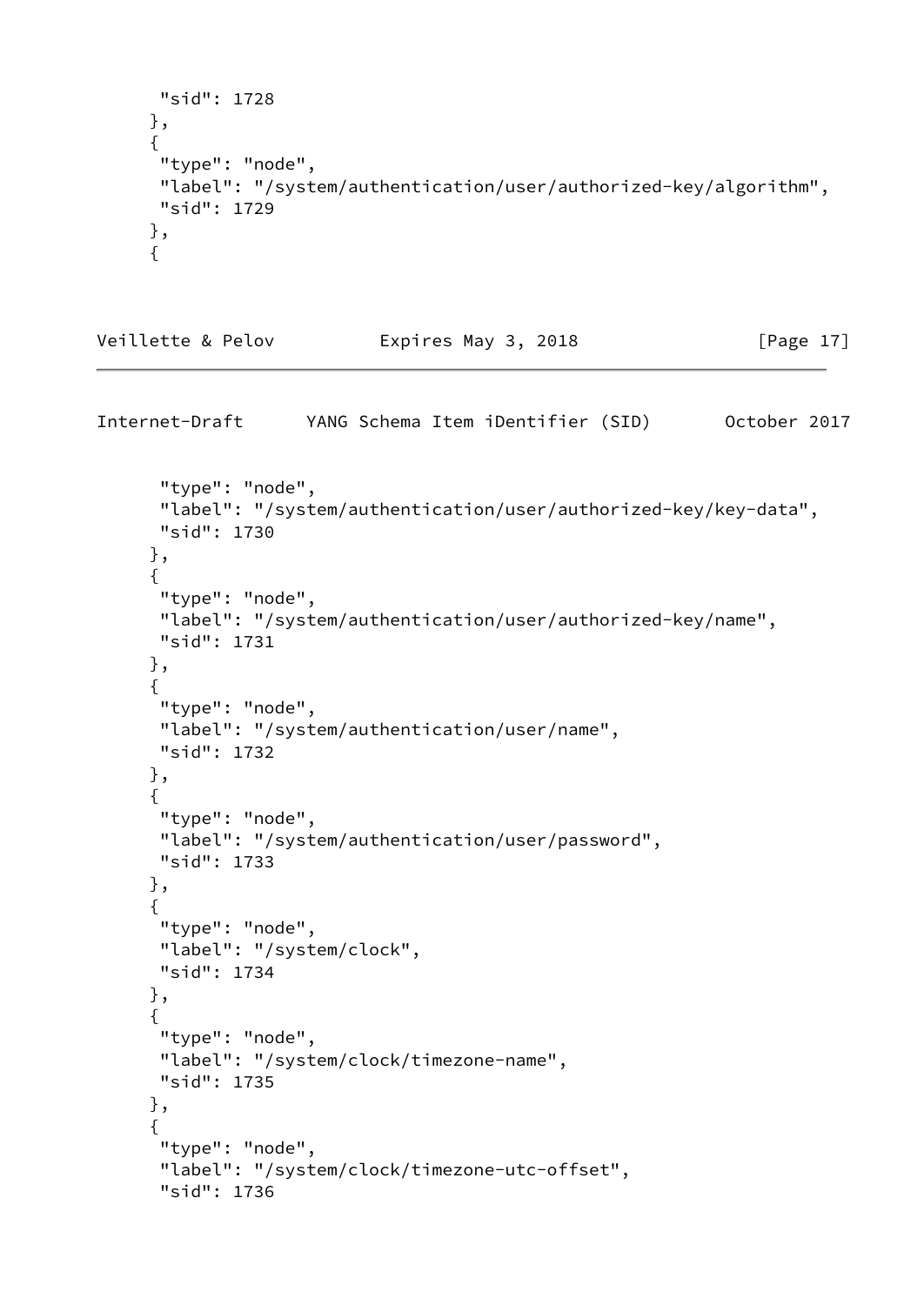```
 },
      {
      "type": "node",
       "label": "/system/contact",
      "sid": 1737
      },
      {
       "type": "node",
       "label": "/system/dns-resolver",
       "sid": 1738
      },
      {
       "type": "node",
       "label": "/system/dns-resolver/options",
       "sid": 1739
Veillette & Pelov Expires May 3, 2018 [Page 18]
Internet-Draft YANG Schema Item iDentifier (SID) October 2017
      },
      {
       "type": "node",
      "label": "/system/dns-resolver/options/attempts",
      "sid": 1740
      },
      {
       "type": "node",
      "label": "/system/dns-resolver/options/timeout",
      "sid": 1741
      },
      {
       "type": "node",
       "label": "/system/dns-resolver/search",
      "sid": 1742
      },
      {
       "type": "node",
       "label": "/system/dns-resolver/server",
       "sid": 1743
      },
      {
       "type": "node",
      "label": "/system/dns-resolver/server/name",
       "sid": 1744
      },
```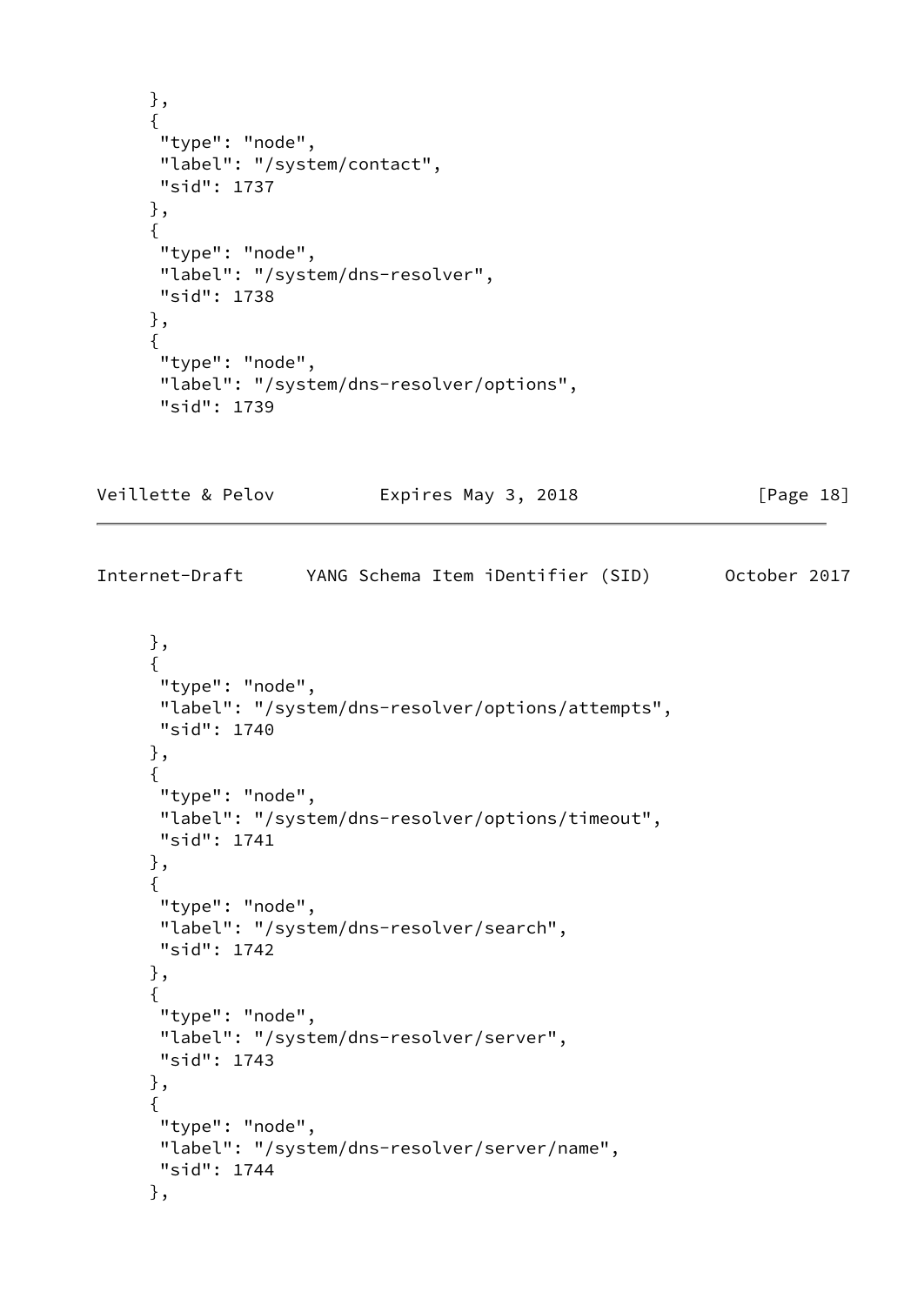```
 {
       "type": "node",
       "label": "/system/dns-resolver/server/udp-and-tcp",
       "sid": 1745
      },
      {
       "type": "node",
       "label": "/system/dns-resolver/server/udp-and-tcp/address",
      "sid": 1746
      },
      {
       "type": "node",
       "label": "/system/dns-resolver/server/udp-and-tcp/port",
       "sid": 1747
      },
      {
       "type": "node",
       "label": "/system/hostname",
      "sid": 1748
      },
      {
       "type": "node",
Veillette & Pelov Expires May 3, 2018 [Page 19]
Internet-Draft YANG Schema Item iDentifier (SID) October 2017
       "label": "/system/location",
       "sid": 1749
      },
      {
       "type": "node",
       "label": "/system/ntp",
       "sid": 1750
      },
      {
       "type": "node",
       "label": "/system/ntp/enabled",
      "sid": 1751
      },
      {
      "type": "node",
      "label": "/system/ntp/server",
      "sid": 1752
      },
      {
```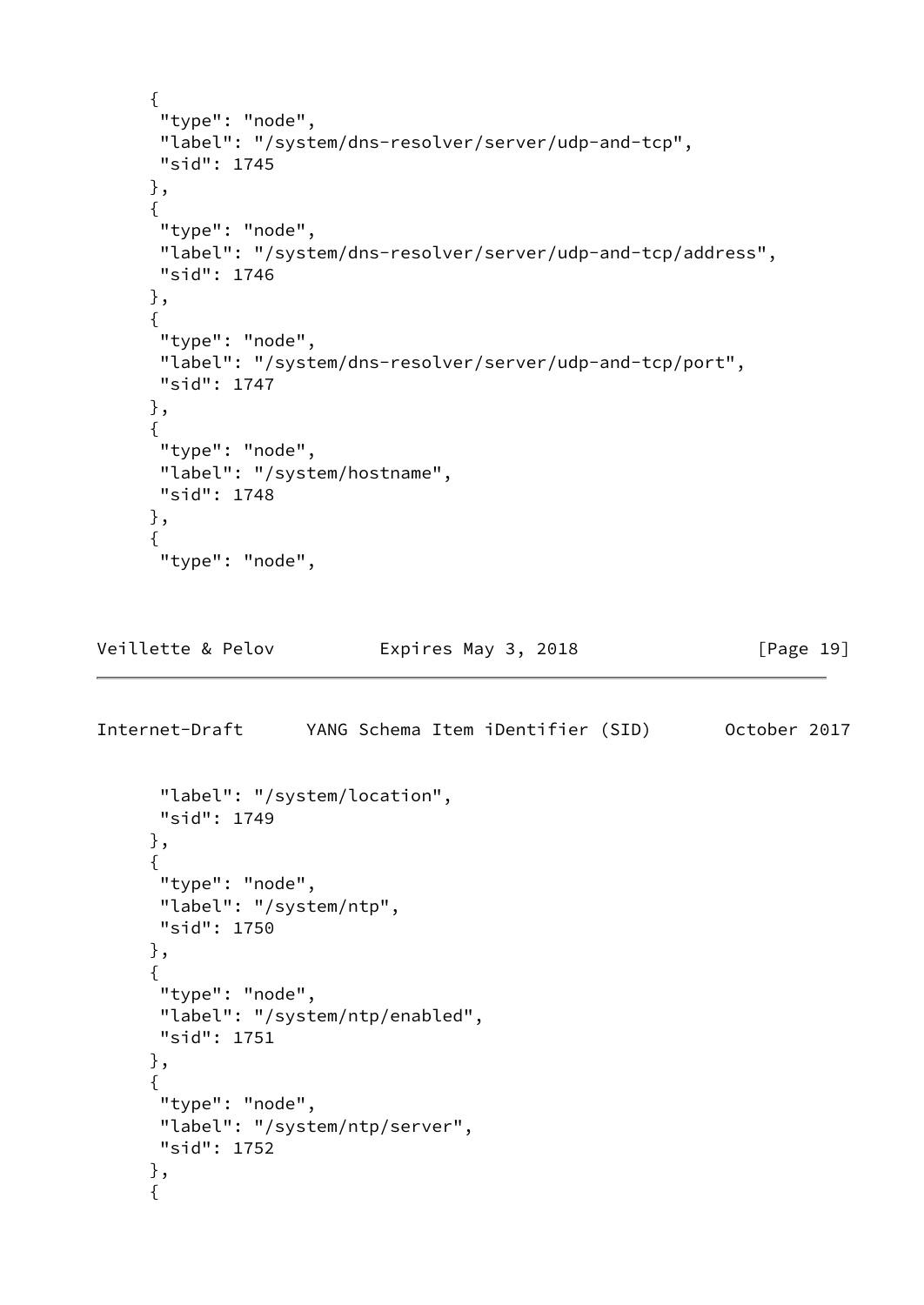```
 "type": "node",
       "label": "/system/ntp/server/association-type",
       "sid": 1753
      },
      {
       "type": "node",
       "label": "/system/ntp/server/iburst",
       "sid": 1754
      },
      {
       "type": "node",
       "label": "/system/ntp/server/name",
      "sid": 1755
      },
      {
       "type": "node",
       "label": "/system/ntp/server/prefer",
       "sid": 1756
      },
      {
       "type": "node",
       "label": "/system/ntp/server/udp",
       "sid": 1757
      },
      {
       "type": "node",
       "label": "/system/ntp/server/udp/address",
      "sid": 1758
      },
Veillette & Pelov Expires May 3, 2018 [Page 20]
Internet-Draft YANG Schema Item iDentifier (SID) October 2017
      {
       "type": "node",
       "label": "/system/ntp/server/udp/port",
      "sid": 1759
      },
      {
       "type": "node",
```

```
 "label": "/system/radius",
 "sid": 1760
```

```
 },
 {
  "type": "node",
```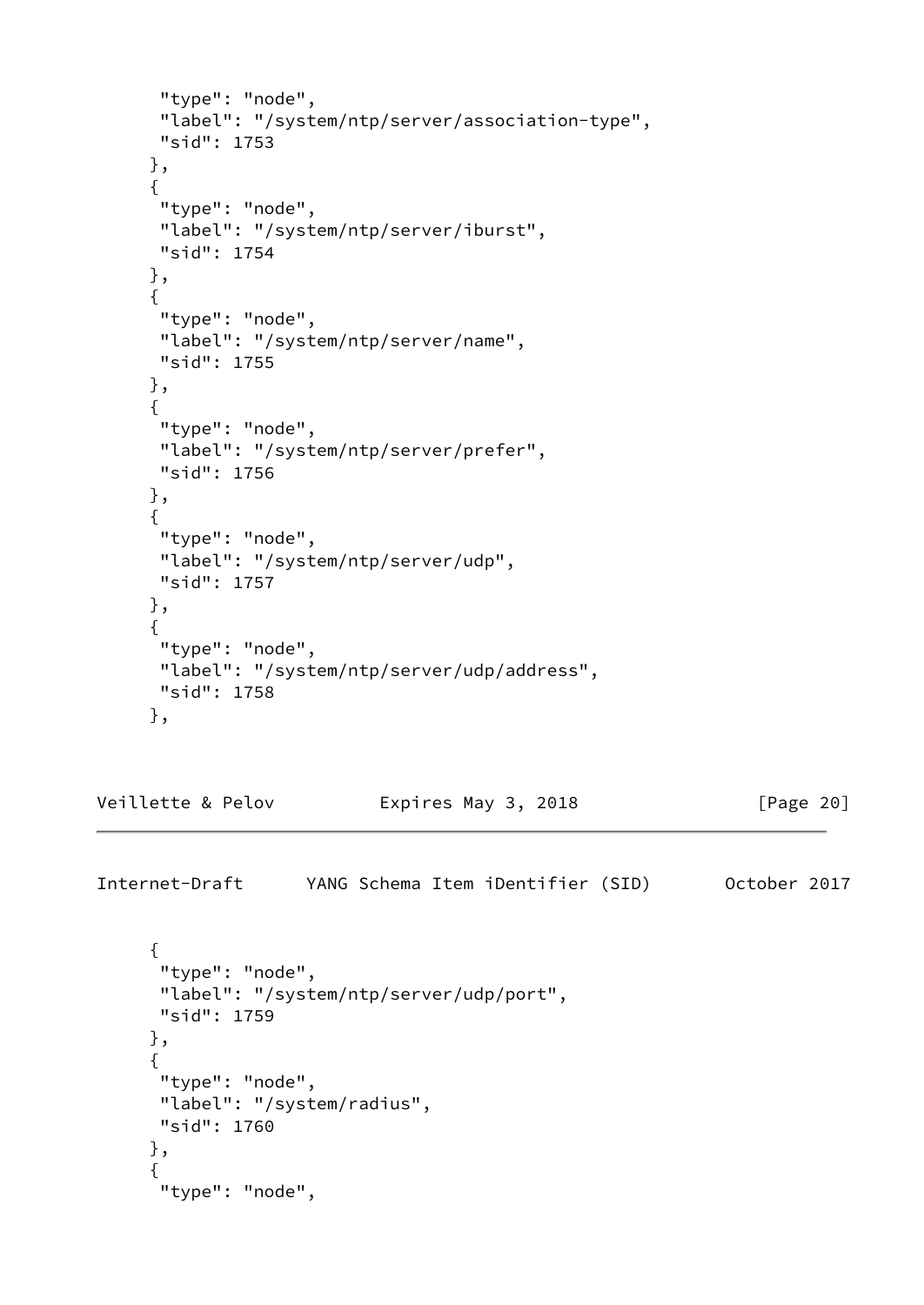```
 "label": "/system/radius/options",
       "sid": 1761
      },
      {
       "type": "node",
       "label": "/system/radius/options/attempts",
       "sid": 1762
      },
      {
       "type": "node",
       "label": "/system/radius/options/timeout",
       "sid": 1763
      },
      {
       "type": "node",
       "label": "/system/radius/server",
      "sid": 1764
      },
      {
       "type": "node",
       "label": "/system/radius/server/authentication-type",
       "sid": 1765
      },
      {
       "type": "node",
       "label": "/system/radius/server/name",
       "sid": 1766
      },
      {
       "type": "node",
       "label": "/system/radius/server/udp",
       "sid": 1767
      },
      {
       "type": "node",
       "label": "/system/radius/server/udp/address",
Veillette & Pelov Expires May 3, 2018 [Page 21]
Internet-Draft YANG Schema Item iDentifier (SID) October 2017
       "sid": 1768
      },
      {
       "type": "node",
```

```
 "label": "/system/radius/server/udp/authentication-port",
```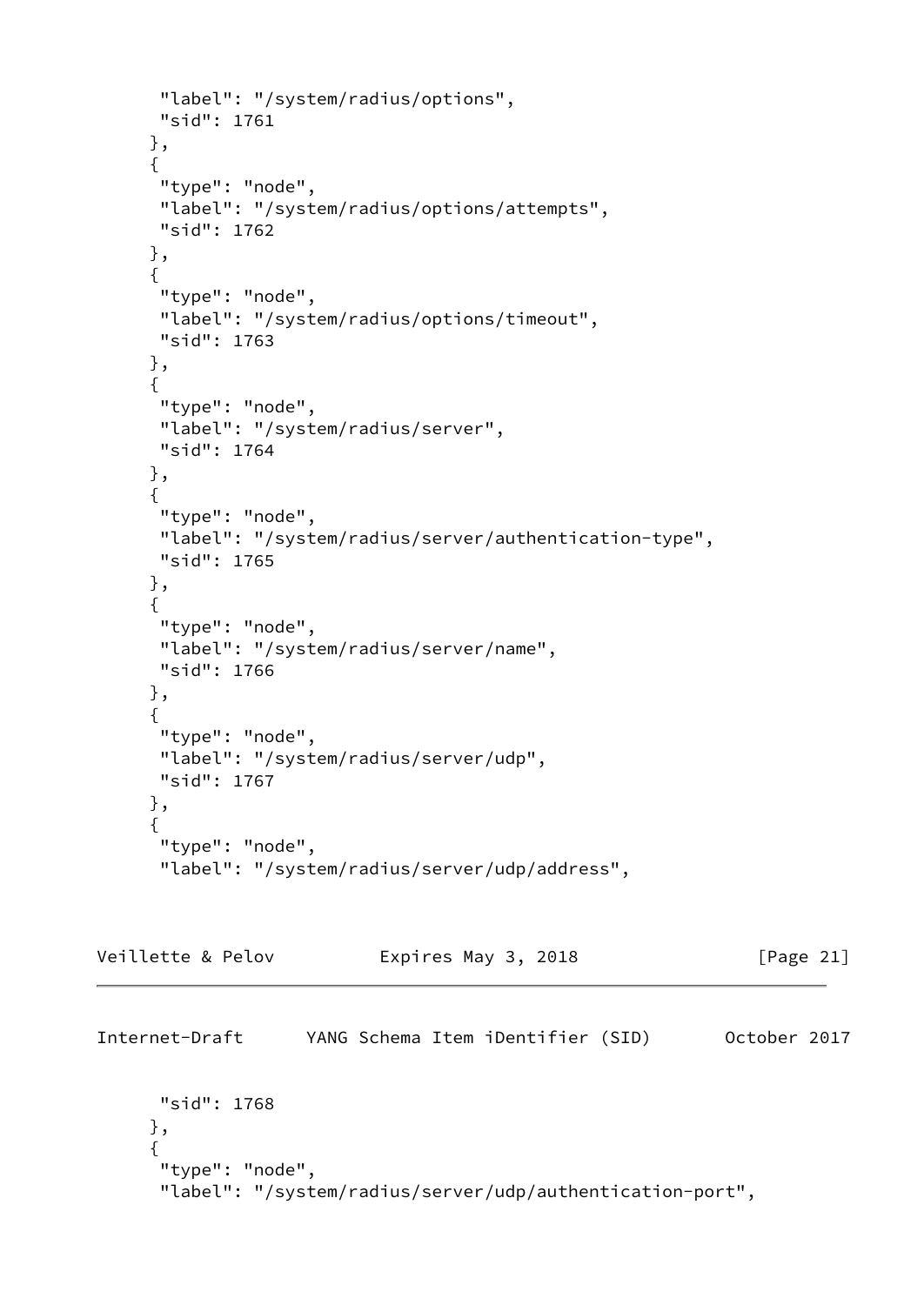```
 "sid": 1769
      },
      {
       "type": "node",
       "label": "/system/radius/server/udp/shared-secret",
      "sid": 1770
      },
      {
       "type": "rpc",
       "label": "/set-current-datetime",
       "sid": 1771
      },
      {
       "type": "rpc",
       "label": "/set-current-datetime/input/current-datetime",
      "sid": 1772
      },
      {
       "type": "rpc",
       "label": "/system-restart",
      "sid": 1773
      },
      {
       "type": "rpc",
      "label": "/system-shutdown",
       "sid": 1774
      }
     ]
    }
Authors' Addresses
    Michel Veillette (editor)
    Trilliant Networks Inc.
    610 Rue du Luxembourg
    Granby, Quebec J2J 2V2
    Canada
    Phone: +14503750556
    Email: michel.veillette@trilliantinc.com
Veillette & Pelov Expires May 3, 2018 [Page 22]
```
Internet-Draft YANG Schema Item iDentifier (SID) October 2017